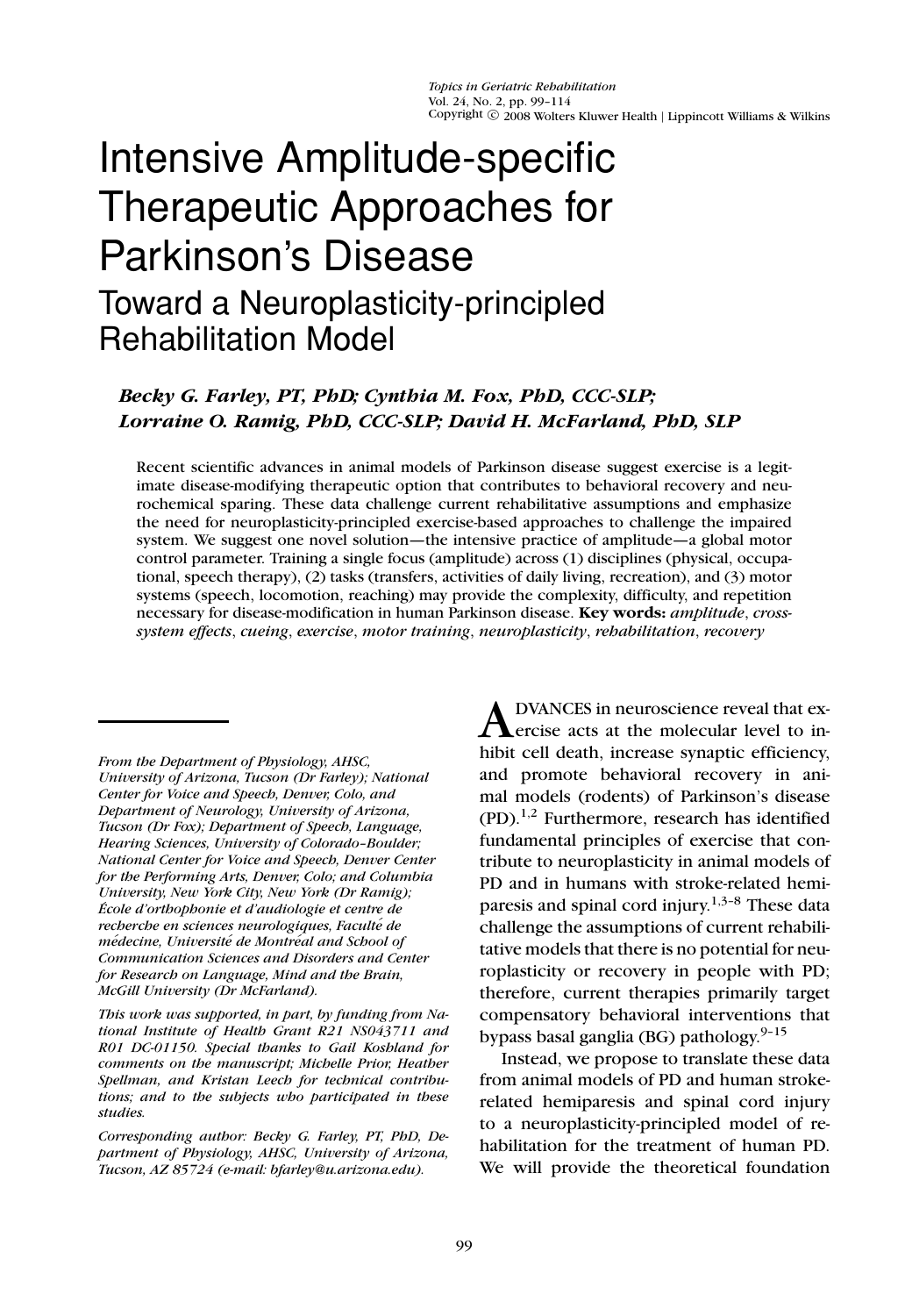for exercise-based programs that are immediately available at the time of early diagnosis, continuous, and that challenge the impaired system to optimize the potential for disease modification in PD. Toward that goal, we will introduce intensive amplitude-specific exercise-based therapeutic approaches that adhere to the principles of neuroplasticity, as one possible solution to improve rehabilitation outcomes for people with PD.

This article will introduce the reader to the science and practice motivating intensive amplitude-specific therapeutic approaches. Specifically, we will discuss (1) why exercise is a legitimate therapeutic option for PD, (2) how to integrate the principles of neuroplasticity into mode of delivery of treatment, and (3) why training-increased amplitude as a single, overriding treatment focus can encourage cross-motor system improvements and optimize function. We will also provide data to support the successful application of the fundamentals of an amplitude-based speech therapy (LSVT/LOUD) to the limb motor system (LSVT/BIG)∗; and to the limb combined simultaneously with the speech motor system (LSVT/BIG and LOUD).

#### **THE SIGNIFICANT NEED**

PD is the second most common neurodegenerative disease, after Alzheimer's disease.16 With a mean age of diagnosis at 62 years, approximately 1.6% of the people 65 years and older suffer from  $PD<sub>1</sub><sup>17</sup>$  and incidence and prevalence increase with age. At the time of diagnosis, neuronal death in the substantia nigra has already exceeded a critical threshold (ie,  $\sim$ 70%–80% loss).<sup>18,19</sup> At this time, drug therapies are able to mask many of the motor symptoms. Over time, however, the effect of drugs deteriorates and motor and psychiatric side effects develop. Neurosurgical techniques such as deep brain stimulation may be employed at this point, especially for those people who develop medication side effects of involuntary movements (dyskinesias). Deep brain stimulation effectively reduces many motor symptoms allowing patients to reduce their level of medication temporarily and thereby reducing side effects and improving motor function.<sup>20,21</sup> Despite medical and surgical management, most of the 1.5 million Americans with PD have significant speech and movement deficits that negatively impact their quality of life.<sup>22,23</sup> Affected individuals become disabled or retire early, are forced to give up activities they enjoy, incur substantial medical costs, and have increased mortality.<sup>23-25</sup> On the basis of 2004 estimates, PD costs the United States 34 billion annually in direct health-related expenses, disabilityrelated costs, and lost productivity.25,26 As the number of elderly older than 65 years increases, the prevalence of PD is predicted to grow 4-fold by  $2040$ ,<sup>27</sup> and these costs are expected to exceed 50 billion dollars.<sup>28</sup> Even a 10% slowing of progression of PD could increase the chances that individuals could maintain an improved, productive quality of life, despite living out the rest of their life with a chronic disease, and result in a significant annual savings to healthcare costs.

For the 60,000 individuals diagnosed annually with PD, therapeutic options that modify (slow, halt, or reverse) disease progression are needed regardless of the mechanism. Multiple-disease mechanisms have been shown to be involved in the cascade of events leading up to the death of dopamine (DA) cells associated with PD, including mitochondrial dysfunction, oxidative stress, excitotoxicity, and inflammation.29 Several classes of exogenous agents have been shown in vitro and in vivo to be capable of disease modification by interfering with many of these potential disease mechanisms.<sup>30</sup> The most promising agents include pharmaceuticals and supplements<sup>20,31</sup> and use of gene or cell therapy to increase the availability of DA or neurotrophic factors locally.<sup>32-34</sup> To date, none of these treatments have yet been shown

<sup>∗</sup>Patent pending for LSVT/BIG; LSVT/BIG and LOUD– GleeCo, LLC.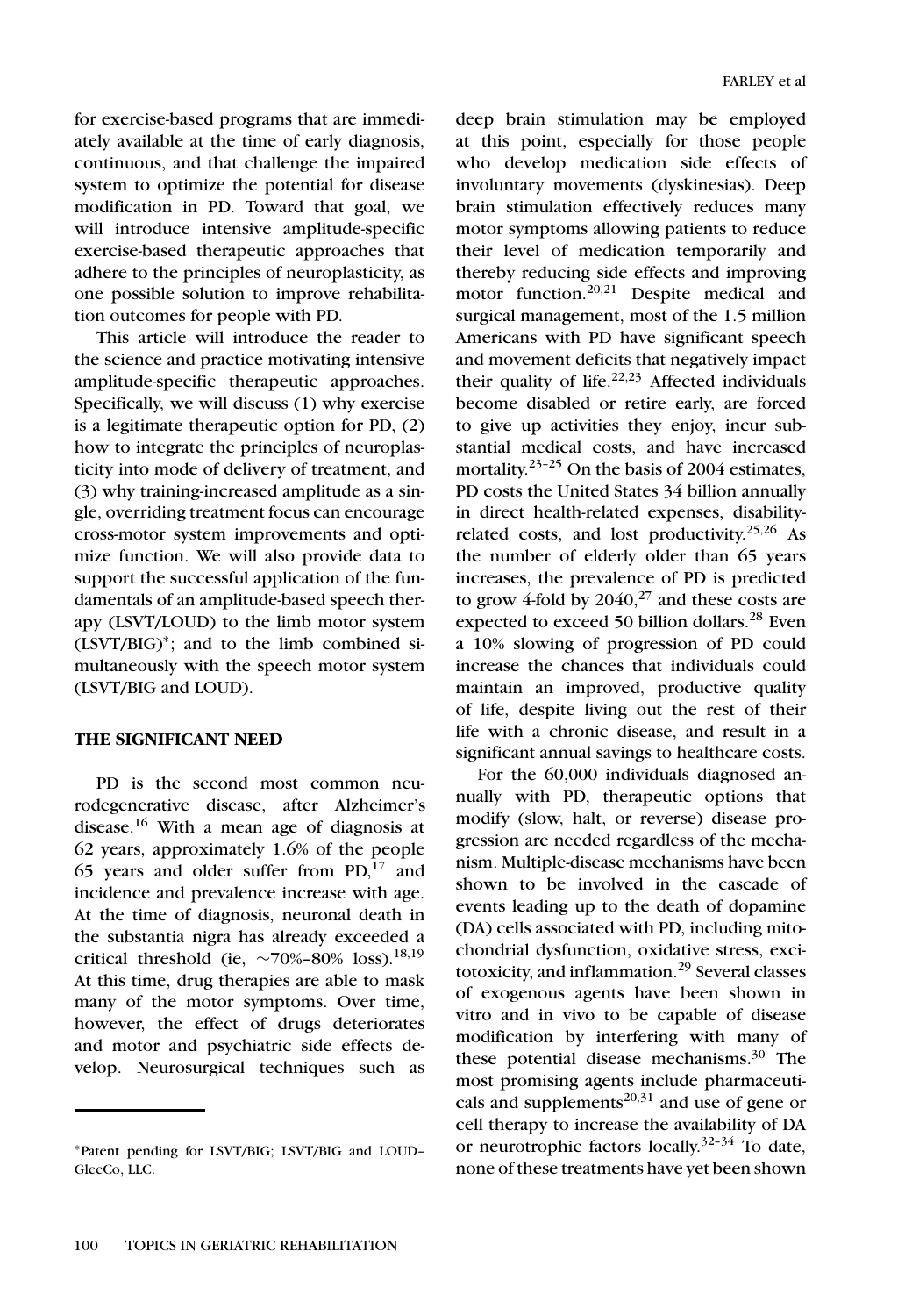to slow, halt, or reverse disease progression in human PD and attention has recently turned to exercise as a potential therapeutic agent.

# **EXERCISE IS A LEGITIMATE DISEASE-MODIFYING THERAPEUTIC OPTION IN PD**

The use of exercise as a physiologic tool to promote the body's own endogenous brain repair mechanisms is a virtually untapped resource for people with PD. Research in the area of exercise neurobiology has shown that exercise may interfere with multiple mechanisms involved in cell death, stimulate the proliferation of new neurons,  $35,36$  alter metabolic and immune system responses,  $37-39$  increase blood supply, $40$  and protect against the "erosive neural events of aging, neurodegeneration, and brain injury.<sup>"1,41-43</sup> Many of these neurobiological processes are triggered by the direct effect of exercise on increasing the endogenous expression of neurotrophic factors.44–48 Because PD is a disease of aging, it is promising that exercise research with aged animal models has linked many of these same brain repair mechanisms to improved cognitive function in aged humans,  $47,49,50$  suggesting that they may also contribute to behavioral recovery in the case of disease or injury.

In animal models of PD, daily exercise (environmental enrichment, forced limb use, treadmill training) has been shown to reverse motor deficits, attenuate the loss of DA, and modulate genes and proteins important to BG function. $41,43,51$  This behavioral recovery and neuroplasticity has been directly related to elevated levels of striatal glial-derived neurotrophic factor (GDNF) that promotes survival of DA neurons. $44,46$  Even more recently, exercise has been shown to induce the generation of GDNF-producing cells (glia) in the substantial nigra where DA cells live.<sup>52</sup> Accordingly, it is reasonable to hypothesize that exercise in human PD promotes plasticity in the DA system through mechanisms of trophic support, with a likely candidate being the endogenous release of  $GDNE<sup>2</sup>$  Supportive data in human studies suggest that people with PD have low levels of  $GDNF<sup>53</sup>$  and that a history of exercise in early life may reduce risk for PD.54,55

The timing of exercise intervention is critical to determining which brain repair mechanisms will be induced and where in the central nervous system they will be located. For example, in animal models of PD, exercise may be prophylactic (preventative) and capable of protecting DA neurons from toxic events, but the degree of protection is dependent on baseline fitness levels and how early exercise is started. $41,42$  After diagnosis of PD (injury), a continuous maintenance threshold of exercise may be required to provide the trophic support necessary to maintain the growth and survival in the remaining viable DA neurons.<sup>1,41,43</sup> In contrast, inactivity and failure to engage damaged systems (impairment-related or self-imposed) may be prodegenerative contributing to further degradation of function $41$ and a downregulation of endogenous neurotrophic factors.1,56,57 In more advanced disease (longer duration), exercise has been shown to produce molecular changes within the damaged BG pathways, but progressively higher intensity, velocity, longer duration practice, and task-specific paradigms may be required.<sup>51</sup>

Altogether, these data suggest that multiple time-dependent mechanisms are capable of contributing to behavioral recovery in PD. They suggest a need for exercise interventions in human PD that are available at diagnosis, promote continuous exercise, and avoid inactivity. It is unknown how these data will translate to human PD because of the difference in acute animal models of PD versus the chronic DA neuronal death in human PD.<sup>58-60</sup> Despite these caveats, these data are so compelling that they have led basic science researchers to suggest that early physical training interventions may actually halt the bilateral progression of the disease.<sup>1,2,42–44</sup> It is time to partner with these basic scientists, translate these data to human clinical trials, and integrate them into a new era of clinical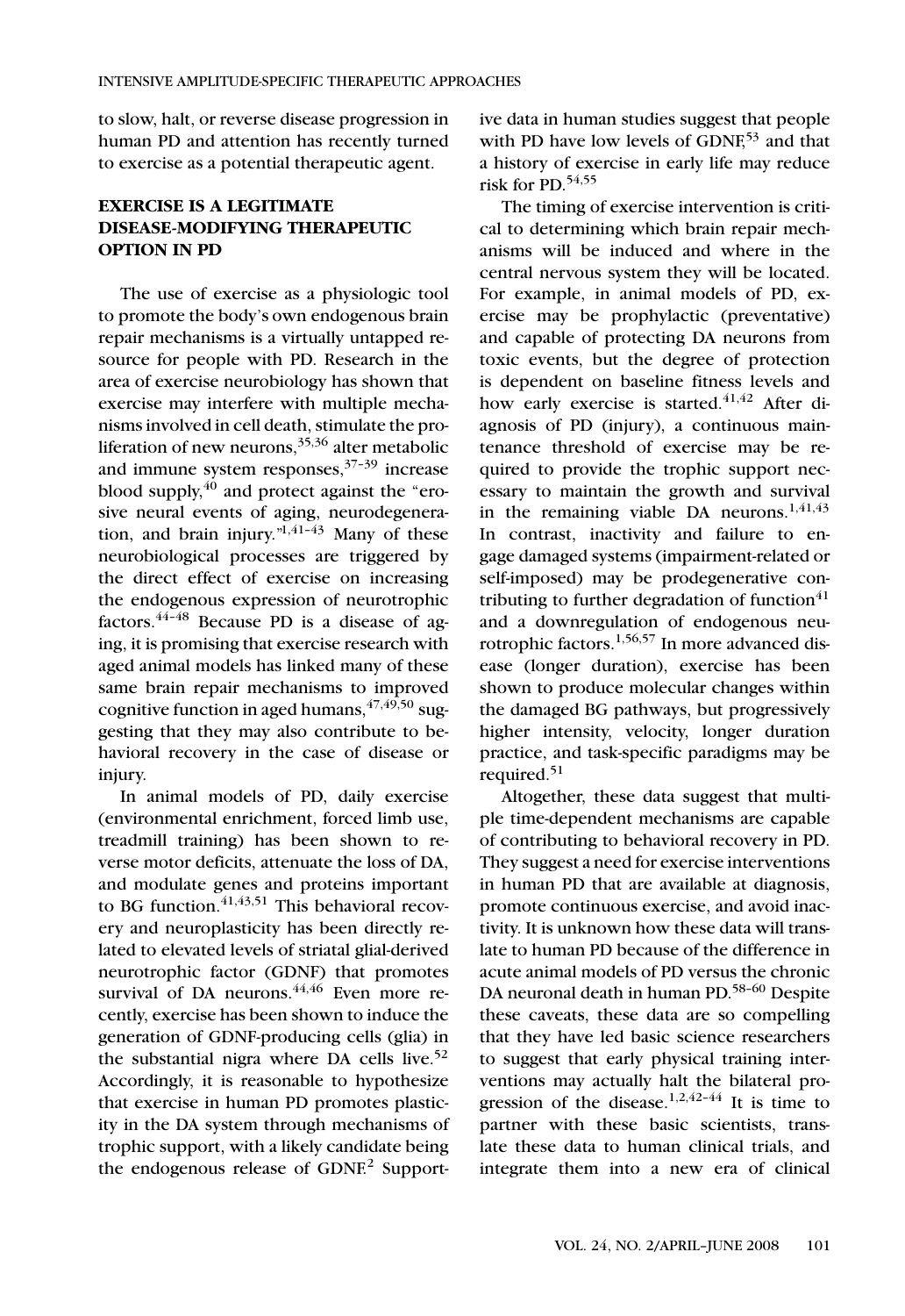practice for people with PD. We will first explore more traditional rehabilitative models for PD and then propose an alternative neuroplasticity-principled approach.

#### **CURRENT REHABILITATION PARADIGMS**

People with PD are rarely seen by a physical or occupational therapist until they begin to experience disability and impaired function, usually because of loss of balance. By this time, what started out as a primary motor impairment of bradykinesia or hypokinesia has advanced to secondary complications and general deconditioning, perhaps exaggerated by progressive inactivity. The goal of rehabilitation has been to enable motor function as long as possible for using (1) general exercise programs customized to address the list of problems in people with PD including exercises for cardiovascular fitness, strength, range of motion, posture, gait, coordination, and balance as a group,  $61-66$  home-based,  $67-70$ or individualized,<sup>71-75</sup> or (2) specialized behavioral strategies to teach patients compensations. For example, external cues (auditory, visual, tactile) are used to elicit larger steps, faster walking speeds, decrease freezing of gait, improve posture and rotation, and overcome freezing.<sup>9,12,13,76-87</sup> Another strategy is to use instructional techniques that teach patients to avoid difficult tasks by (1) modifying the task (avoid dual tasks, divide complex sequential movement into chunks of simpler movements) and (2) restructuring the environment (avoid clutter, narrow walkways). Patients are also instructed to use attentional mechanisms to replace automaticity with focused attention on key aspects of movement. This may involve techniques that emphasize attention to size, video feedback, mental imagery, rehearsal, or breathing and relaxation.82,88–92

These specialized behavioral strategies may enhance the duration of treatment effects when combined with traditional problembased exercise approaches.<sup>9,78</sup> When combined with task-specific over ground gait training (1 day/∼328 feet) they have been shown to improve gait performance  $(2 \text{ hours}^{82})$ , but more intensive training (10 days/∼1800 feet/day) may be necessary for retention (4 weeks<sup>80</sup>). No studies, however, have demonstrated generalization of these techniques (ie, carryover to "untrained"tasks or contexts).

To integrate the use of these behavioral strategies into clinical practice, guidelines are needed for clinical decision making about task and patient selection, modality (auditory, visual, attentional), parameters to use for correction (frequency, step size), and dosage. Consequently, the RES-CUE project has recently developed 15 evidence-based guidelines with video examples, methods, and patient handouts to provide clinicians with the needed practical tools to implement standardized cueing training (www.rescueproject.org). The use of 3 of these external cueing techniques for gait training in a home setting has recently been tested in a multicentered randomized crossover trial<sup>12</sup> (see also reference 93).

## **A NEUROPLASTICITY-PRINCIPLED MODEL**

Traditional approaches that are problembased or that focus on teaching compensations imply that neurophysiologic changes are no longer possible (ie, that it is too late for people with PD to retrain "lost" motor control). Thus, the approaches are typically not based on physiologic hypotheses to directly counteract disease-specific pathophysiology (ie, impaired internally cued amplitude regulation) or principles of motor learning. Exceptions include a few studies that have incorporated high-intensity and/or progressive exercise protocols for task-specific strengthening,  $71,94$  postural stability,  $95$  over ground walking, 80 and treadmill training. 96-98 However, these approaches are seldom used in clinical settings. Instead, therapists target the management of multiple symptoms incorporating multiple therapeutic compensatory strategies for improving gait, balance,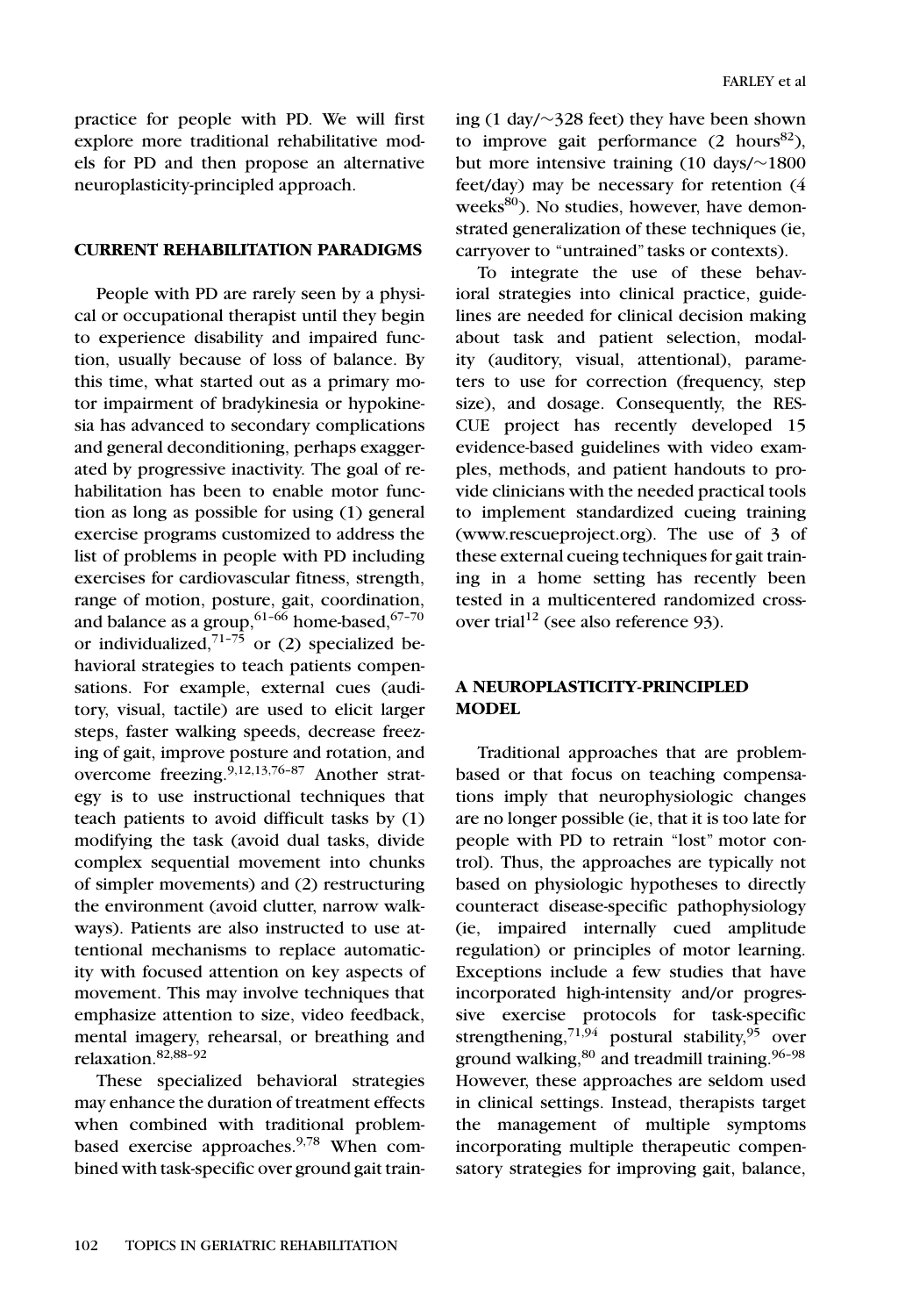posture, transfers, self-care, and leisure. As a result, the therapeutic intensity is low to moderate, and both the therapists' and the patient's efforts may become diffused.

This diffusion of focus and minimal therapeutic intensity may partially explain the lack of robust and lasting benefits in previous published systematic evidenced-based reviews for physical therapy.99–102 To date, no one approach has been identified as superior in a comparative trial. $102$  This is not due to the lack of approaches, as almost every type of general exercise approach (group or individual) has been investigated at least once, as well as task-specific training (treadmill, balance, aerobic, strength, flexibility), or "cued" exercise programs.<sup>99-102</sup> Despite methodological challenges and differences among these randomized controlled studies, dosage intensity (frequency or duration) was relatively similar (ie, 2–4 times per week for 4–10 weeks) and would satisfy sports physiology requirements for athletes of at least 2 to 3 times per week for approximately 6 weeks to achieve training effects.103 On the other hand, other exercise parameters that affect therapeutic intensity (ie, complexity, difficulty, repetition) were not typically documented or controlled and may be critical to achieving the most robust and sustained treatment effects.

The systematic manipulation of these essential exercise parameters in animal studies suggests that "what you do matters" and may determine the nature of plasticity that occurs. For example, these studies have shown that repetition alone (for reaching, locomotion, strengthening tasks) does not produce brain reorganization of the cortical maps representing the practicing limb. $104-106$  Instead, tasks that are difficult (small-well pellet retrieval) require new skill acquisition or that are complex (acrobatic training) are essential to driving the changes in morphology that reorganize cortical maps (ie, increased dendrites, synapse number). $107-109$  Other studies suggest that repetition may be necessary to induce sustained changes in activation (neuronal or network) that transfer and carry over outside the therapeutic environment.<sup>105,110</sup>

This is supported by transcranial stimulation studies in humans showing that stimulation trains of 1800 pulses, but not 150 pulses, were sufficient to induce lasting changes in corticospinal excitability.111 Altogether, these data suggest that there may be no one superior approach, as long as a critical threshold of high effort (complexity, difficulty) exists over an adequate period of time (repetition). This is supported in animal models of PD, showing that 3 very different approaches were capable of inducing neurochemical sparing and behavioral recovery. These approaches included exploration of a novel new environment, forced use of a limb during everyday activities, or general whole-body progressive locomotion training. $41-43,46,51,52$  One could infer from the aforementioned studies, that an adequate combination of complexity, difficulty, and repetition was present across each of the interventions to have produced these changes.

Specificity of exercise provides another way to increase therapeutic intensity. Studies in humans with stroke-related hemiparesis and spinal cord injury have shown that it is through the activation and use of the impaired limbs in patterns of movement that emphasize "relearning" normal patterns of use that drive changes in or around those parts of the central nervous system that are damaged.4,112 The translation of these data to people with PD would suggest that taskspecific approaches should focus directly on trying to reverse the impairments (ie, bradykinesia or hypokinesia) by engaging the patient to retrain bigger and faster movements for everyday movement. However, task-specific studies to date have been problem-based or they trained compensatory strategies by using external or attentional cues.79,80,95 Preliminary clinical trials in human PD suggest that repetitive task-specific approaches may be tolerated by patients,  $71,79,80,94,95$  result in longer retention, $80,97,98$  and produce task-specific changes in the brain.<sup>79,96</sup> However, it is unknown how well training with one cue on one task will transfer to other tasks or motor systems. If generalization is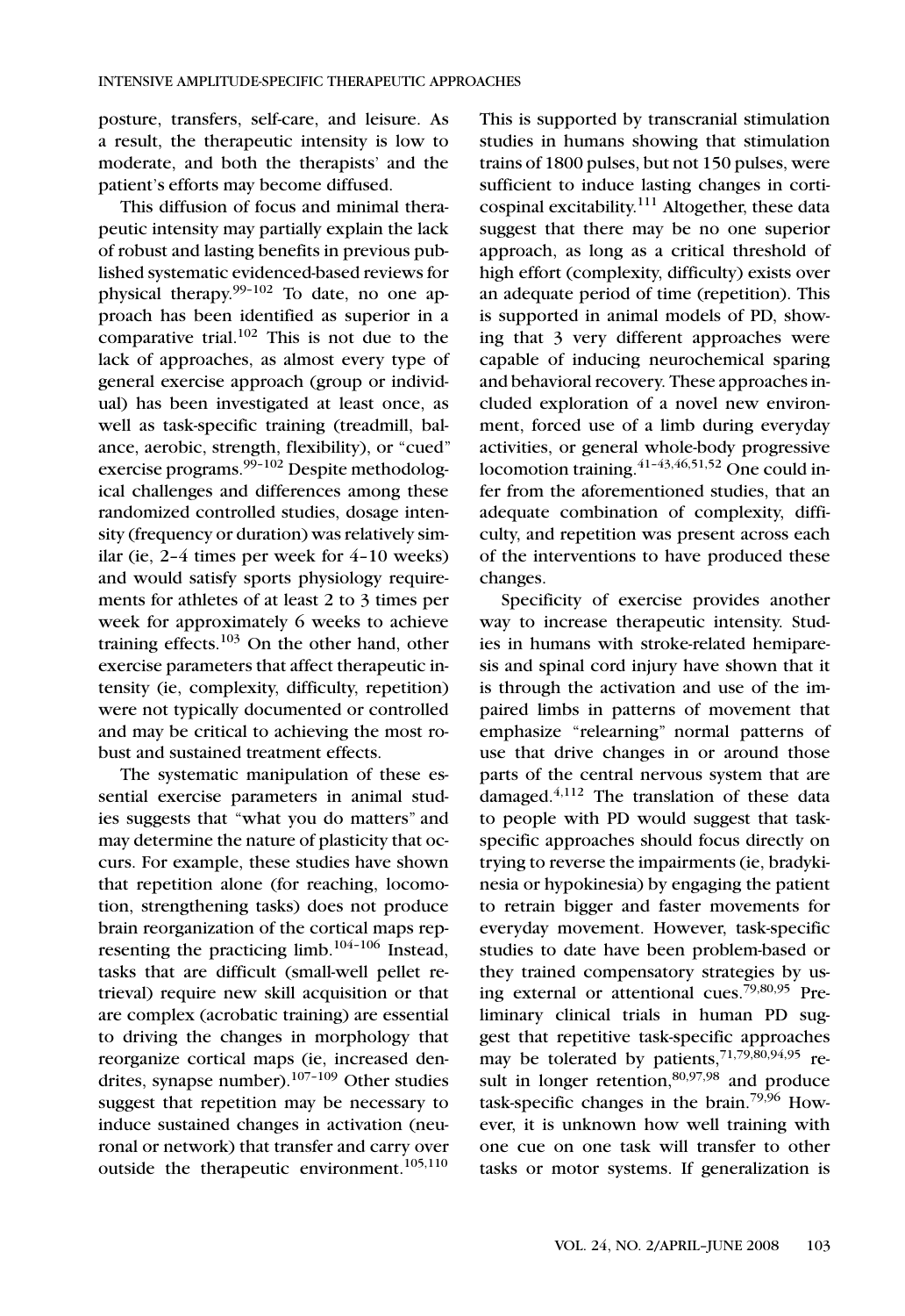limited, the requirement of therapist and patient time may prove to be monumental to address improvement in multiple functional tasks for different motor systems. We propose here a novel approach to maximize therapeutic intensity in people with PD through the manipulation of complexity, difficulty, repetition, and to increase generalization through a single amplitude-specific focus.

#### **ONE SOLUTION: INTENSIVE AMPLITUDE-SPECIFIC TRAINING**

We hypothesize that amplitude-specific training is "task-specific" for people with PD, $^{113}$  thereby targeting the proposed pathophysiologic mechanisms underlying bradykinesia or hypokinesia—inadequate muscle activation.<sup>114–116</sup> Because of DA loss, this impairment emerges as a result of faulty processing of kinesthetic feedback, motor output, and context feedback within the BG. This faulty sensorimotor processing leads to a reduced gain in the motor command for selecting and reinforcing movement amplitude. $114,117-119$  This hypothesis is supported by single cell recording studies $120$ and brain activation imaging studies. $113,117,121$ Therefore, rather than trying to bypass BG pathology in therapy, we hypothesize that retraining "normal amplitude use"may enhance activation of damaged BG pathways and slow or halt their degradation. $1,113$  This amplitudespecific approach is further supported by animal and human models of stroke-related hemiparesis that have used "forced-use"paradigms to improve function of the impaired limb and promote greater movement-associated activation in the remaining cortex of the injured hemisphere and in remote interconnected regions.122–124 We predict that by incorporating intensity into an amplitude-specific training approach for people with PD, we will be able to similarly target the repetitive activation of the damaged system across multiple interconnected motor regions involved in "relearning" normal amplitude use. Therefore, intensive amplitude-specific training may give rise

to distributed effects across "untrained" tasks or systems.125

In addition to targeting BG pathology, the amplitude-specific therapeutic approaches to be discussed here are delivered in a standardized manner and adhere to the fundamental treatment principles of a speech therapy intervention for people with PD (LSVT/LOUD). Over 15 years of efficacy, data have established that intensive, high effort, amplitude training taught with self-monitoring of vocal loudness results in significant long-term improvements (out to 2 years) in loudness and speech intelligibility, $126$  and a transfer of improvements across motor symptoms (articulation, swallow, facial expression).<sup>22,126-128</sup> Preliminary imaging results with positron emission tomography have documented the first neural changes (ie, neural plasticity) following an intensive rehabilitation treatment of any kind for people with PD.<sup>129,130</sup> Specifically, changes represented a shift from abnormal cortical motor activation pre-LSVT to more normal subcortical organization of speech-motor output post-LSVT.

We have recently developed 2 derivative treatments from the fundamental principles of LSVT/LOUD. These include a physical or occupational therapy approach (LSVT/BIG) and a hybrid physical or occupation therapy combined with speech therapy approach (LSVT/BIG and LOUD). The use of a standardized approach ensures that all subjects get the adequate dosage, delivered in the same manner, as has been shown to be effective in clinical trials. The single focus on amplitude reduces the cognitive load for patients and allows for the simple and redundant practice of amplitude. The intensity is acquired through dosage, repetition, high effort or difficulty, and complexity. The approach is described below for LSVT/BIG.

For example, patients complete multiple repetitions (minimum 12) of 12 daily maximal whole-body bigness tasks. This repetitive practice of amplitude is performed with high intensity and effort. Thus, it is delivered faceto-face at a treatment dosage of 4 days a week for 4 weeks (1-hour sessions). Therapists push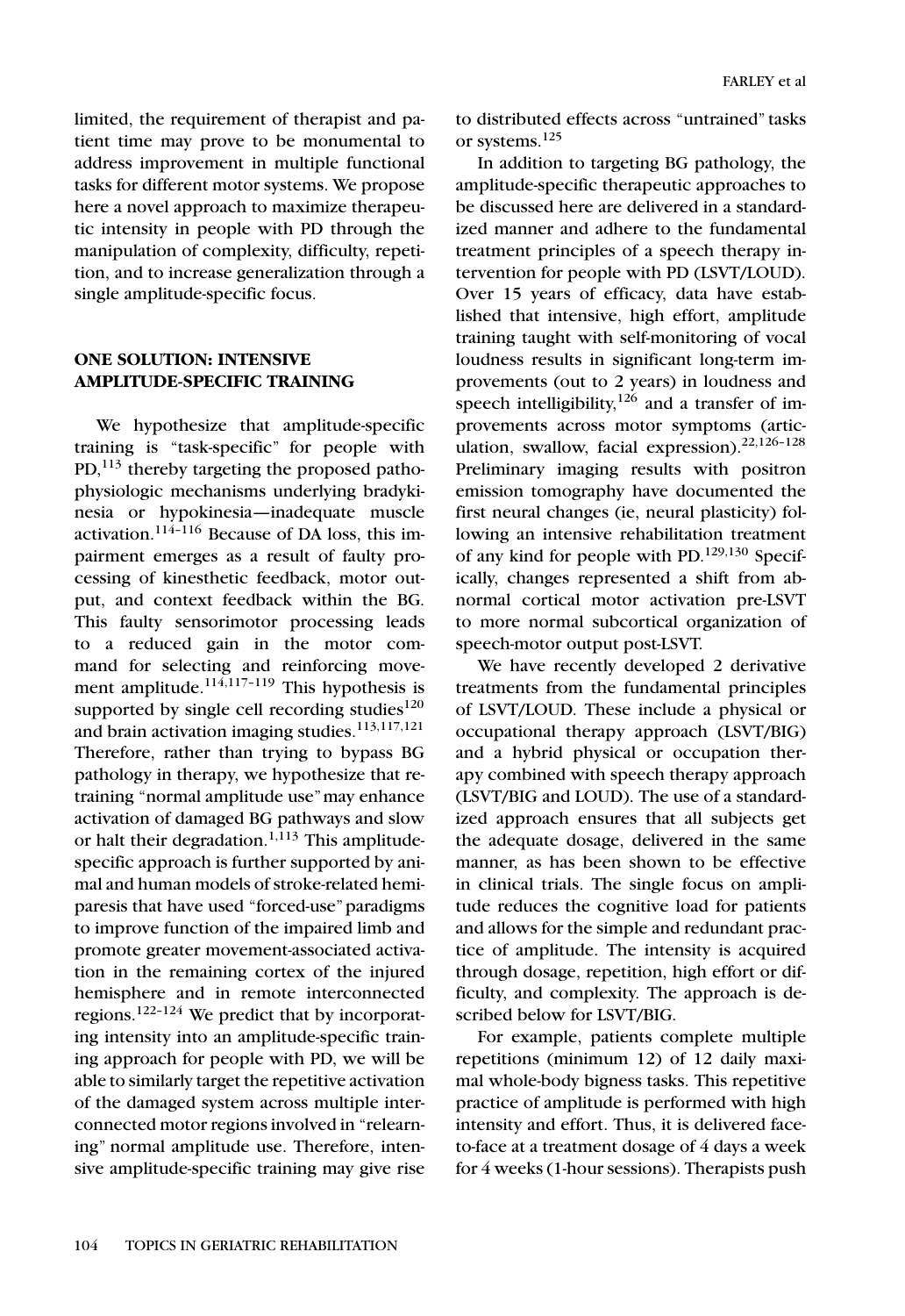patients to perform at a patient-perceived effort level of 8 or more (scale 1–10, with 10 being the most) on every repetition. To increase carryover to real-world context, the intensive or high effort and repetitive practice becomes progressively more difficult (ie, longer sequences), and complex (ie, dual tasks) over the course of 4 weeks. Starting day 1, patients are required to transfer their "bigness effort" established in the daily maximal tasks to emotionally salient hierarchical tasks, chosen by the subject (ie, getting out of bed, walking to the mailbox, golfing).

The goal of LSVT/BIG is to teach patients a new way of moving in everyday life so that everyday movements provide continuous exercise. To achieve this carryover and maintenance, it is necessary to address the sensorimotor mismatch that accompanies the production of larger, normal amplitude movements—as normal amplitude movements "feel" too BIG.<sup>131-134</sup> Multiple studies have documented impairments in kinesthesia132,133,135–137 that may result from abnormal higher order processing of afferent information.<sup>138</sup> By directly addressing this sensory mismatch, patients may become "recalibrated" such that by the end of 1 month, they learn to recognize the effort required to internally regulate normal amplitude movements.

# **IMPACT OF LSVT/BIG ON LIMB MOTOR SYSTEM IN PD**

Preliminary results on a subset of data from an RCT have been published and presented as abstracts<sup>139,140</sup> In that study, we compared LSVT/BIG (BIG,  $n = 18$ ) to an age-matched untreated PD control group (PDC,  $n = 11$ ). Eligible subjects were Hoehn and Yahr stages I–III. All testers were blinded and testing was "uncued" to speed or bigness. The standardized protocol for the LSVT/BIG intervention was delivered 4 days/week for 4 weeks, as described in the previous section and further illustrated in Table 1. Pre- and posttesting revealed significant improvements in both trained tasks (trunk rotation and stride length)

and untrained tasks (gait and reaching velocity) in the short term. The improvements in preferred walking (12% velocity, 9% stride length) and functional axial rotation were still different from baseline at a 3-month follow-up  $(P \leq .01$ , Wilcoxon rank sum test).<sup>139,140</sup> Interestingly, after intervention, subjects were able to maintain their new improved preferred walking velocity and stride length when challenged with a dual task (walk and say days of week backward), even outperforming an age-matched elderly control group ( $P = .01$ , Mann-Whitney  $U$  test).<sup>140</sup> These improvements in bradykinesia or hypokinesia also generalized to significant clinical improvements on the activities-balance-confidence scale and in quality of life using the summary score from the PD Questionnaire (PDQ-39) (both  $P \leq$  $.01$ ).<sup>140</sup>

To determine whether improvements were equivalent across levels of disease severity, change scores for subjects were grouped and graphed according to their Hoehn and Yahr category. Subjects with milder impairment (Stage I) tended to make more improvement than other subjects with moderate impairment (stages II and III). This trend was strongest for the change in gait velocity  $(P =$ .004, see Fig 2b in Farley and Koshland).<sup>139</sup> A similar finding for subjects with milder impairment or shorter disease duration has been reported in the literature with a general exercise approach  $(3$ /week for 4 months).<sup>73</sup> Future studies will need to determine whether training capacity is truly limited in subjects with moderate impairment or whether patients are unable to access their new skills spontaneously and/or require longer duration training.

These data suggest that mildly involved subjects with PD have the potential for bigger and faster movements, yet, they do not use that capacity to make normal amplitude or velocity movements in everyday situations. This pattern of early "nonuse" is especially relevant as recent research in animal models of PD have shown that inactivity may actually contribute to degeneration<sup>42</sup> and that continuous practice and forced use of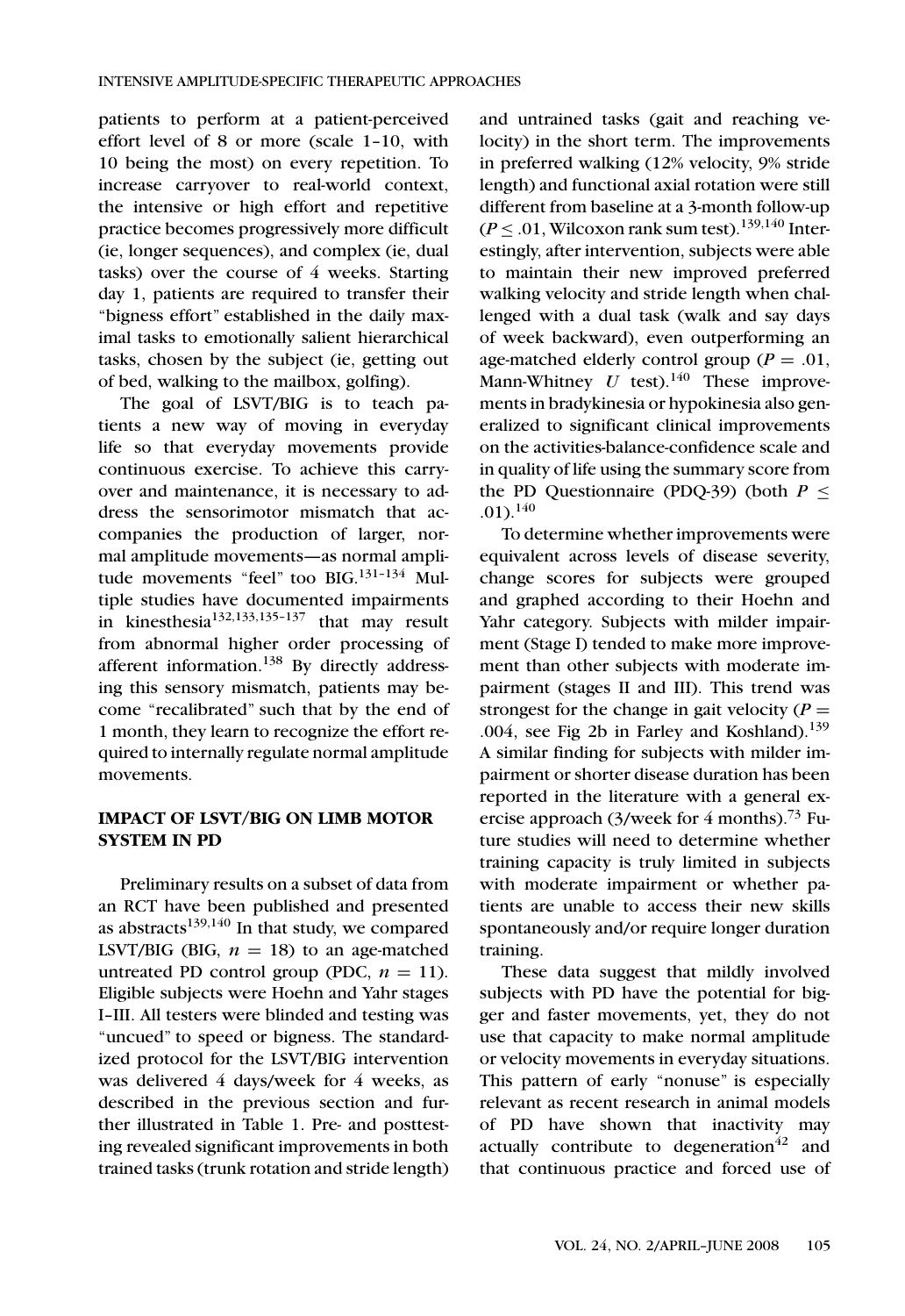**Table 1.** An example of how a neuroplasticity-principled rehabilitation model can be used to guide the integration of basic science research to disease-specific therapeutic rationale and interventions∗,†

| Timing matters <sup>41,43,46,152,153</sup><br>Principle<br>Early exercise has the potential<br>to: rescue DA neurons, pre-<br>vent chronic disuse, promote<br>system-wide plasticity, and halt<br>disease progression-<br>particularly to the<br>asymptomatic side.                                                                                                                                                                               | Deficit specific to PD<br>People with early PD have subtle<br>physical under activity (small<br>movements/soft voice). This may<br>be coupled with a lack of<br>awareness or self-correction,<br>leading to further inactivity.                                                                              | LSVT/BIG and LOUD<br>Train people with early PD<br>before function is<br>compromised. Train strategies<br>to raise awareness/avoid<br>neglect and increase muscle<br>activation for normal big/loud.<br>Train whole body-not just<br>impaired side.                                                                    |
|---------------------------------------------------------------------------------------------------------------------------------------------------------------------------------------------------------------------------------------------------------------------------------------------------------------------------------------------------------------------------------------------------------------------------------------------------|--------------------------------------------------------------------------------------------------------------------------------------------------------------------------------------------------------------------------------------------------------------------------------------------------------------|------------------------------------------------------------------------------------------------------------------------------------------------------------------------------------------------------------------------------------------------------------------------------------------------------------------------|
| Complexity matters <sup>154-158</sup><br>Principle<br>Complex movements or<br>environmental enrichment<br>have been shown to promote<br>greater structural plasticity<br>and synaptic efficacy in<br>adjacent and remote<br>interconnected regions than<br>simple movements                                                                                                                                                                       | Deficit specific to PD<br>As basal ganglia pathology<br>progresses complex, adaptive,<br>everyday movements are<br>reduced. This loss in<br>automaticity requires conscious<br>attention to task-interfering<br>with dual task performance.                                                                  | LSVT/BIG and LOUD<br>Train complexity of movement<br>with single patient focus<br>(amplitude) to multiple, motor<br>tasks. Retrain automaticity of<br>amplitude in everyday<br>movements progressing<br>complexity by varying<br>contexts, adding dual<br>cognitive/motor loads, and<br>sequential tasks.              |
| Intensity matters <sup>51,96,159,160</sup><br>Principle<br>Intensive practice is important<br>for maximal, sustained<br>plasticity. Intensity can be<br>increased via<br>frequency/duration, reps,<br>difficulty (effort/accuracy),<br>and complexity<br>Intensity for amplitude increases<br>activation of basal ganglia<br>circuitry and induces synaptic<br>plasticity in striatum<br>Use it or lose it/ use it and<br>improve $it^{1,42,153}$ | Deficit specific to PD<br>Intensive, high effort training can<br>be difficult in PD due to sensory<br>deficits, force control, fatigue,<br>depression, and progressive loss<br>of cardiac sympathetic<br>innervation                                                                                         | LSVT/BIG and LOUD<br>Train intensively 1-hour/day, 4<br>days/week, for 4 weeks;<br>manipulate reps (12 or more);<br>resistance (weight), amplitude<br>effort, duration, accuracy<br>(within healthy range),<br>establish daily<br>homework/carryover<br>exercises. Recalibrate effort<br>required for normal amplitude |
| Principle<br>Spared, but compromised DA<br>neurons highly vulnerable to<br>bouts of inactivity/activity.<br>Inactivity may accelerate<br>deficits.<br>Postexercise intervention, there<br>may be a minimum use<br>required to maintain positive<br>effects                                                                                                                                                                                        | Deficit specific to PD<br>Deficits are subtle-not "red flag"<br>to seek physical/speech therapy.<br>Getting early PD to recognize<br>need for exercise and then<br>convincing them to continually<br>exercise is challenging.<br>Decreased physical activity may<br>be a catalyst in degenerative<br>process | LSVT/BIG and LOUD<br>Recruit and target people with<br>early PD, educate them on<br>subtle deficits, and improve<br>motor function that directly<br>impacts real life<br>Retrain a new way of speaking<br>and moving in everyday<br>life-normal activity offers<br>continuous exercise                                 |

(*continues*)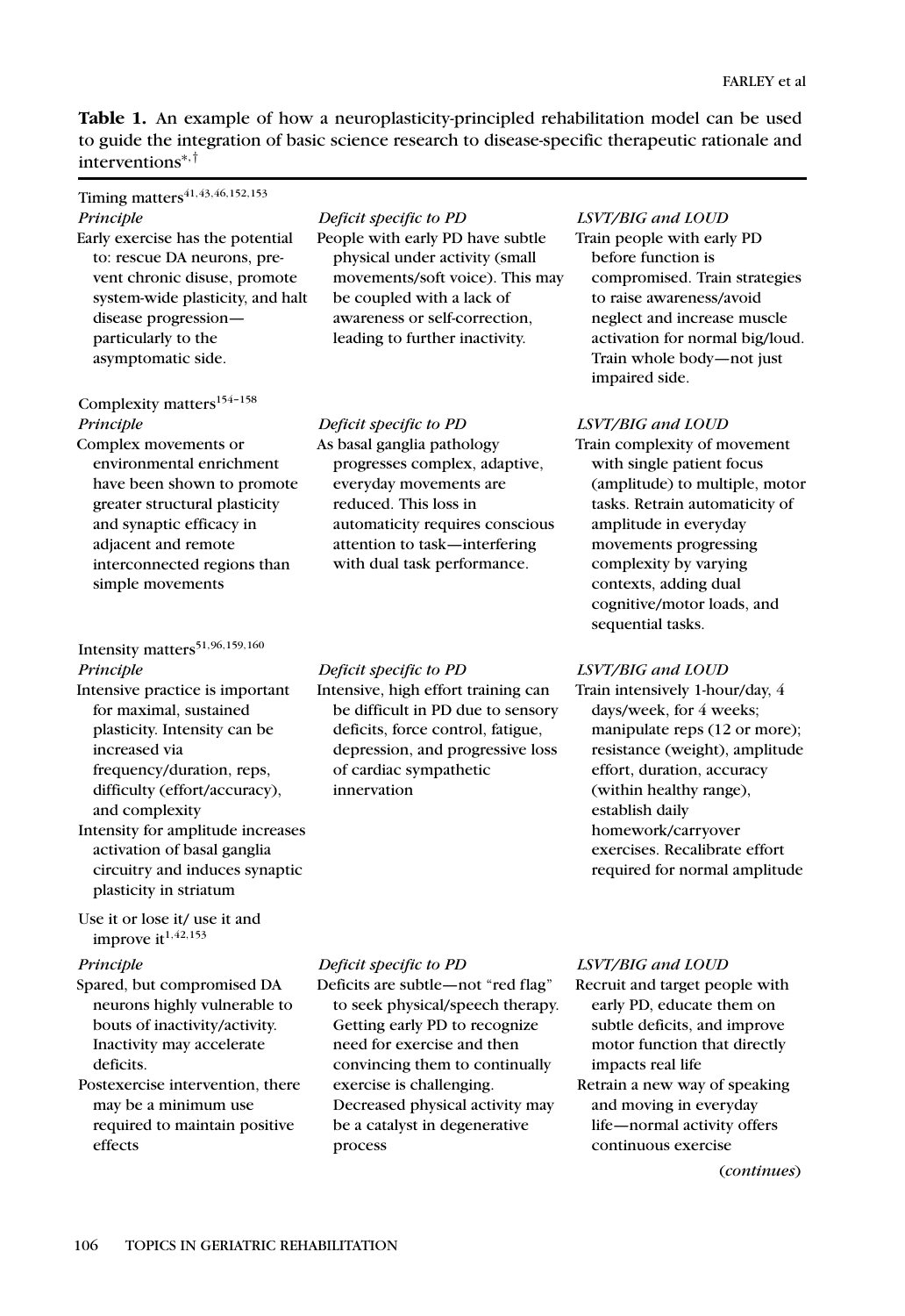| <b>Table 1.</b> An example of how a neuroplasticity-principled rehabilitation model can be used  |
|--------------------------------------------------------------------------------------------------|
| to guide the integration of basic science research to disease-specific therapeutic rationale and |
| interventions <sup>*,†</sup> ( <i>Continued</i> )                                                |

| Sailency matters <sup>22,129,161-163</sup> |                                    |                               |
|--------------------------------------------|------------------------------------|-------------------------------|
| Principle                                  | Deficit specific to PD             | LSVT/BIG and LOUD             |
| Practicing rewarding tasks                 | People with early PD may           | We retrain salient whole-body |
| (success/emotionally salient)              | experience lack of awareness of    | familiar movements (core      |
| activates basal ganglia circuitry          | subtle motor deficits, depression, | patterns) promoting success.  |
| Rewards are associated with                | loss of motivation and a feeling   | We provide homework tasks     |
| phasic modulation of DA                    | of "helplessness" Thus, they do    | that reinforce success of Big |
| levels critical to induction of            | not feel they need or would not    | and Loud in emotional social  |
| striatal plasticity and                    | benefit from exercise/therapy      | interactions. We provide      |
| learning/relearning in PD                  |                                    | extensive positive feedback   |
|                                            |                                    |                               |

\*DA indicates dopamine; PD, Parkinson's disease.

 $\dagger$  Six key principles of neural plasticity in column 1 and their relationship to proposed pathophysiologic deficits in PD are described in column 2. The corresponding rationale and possible therapeutic solutions as they pertain to LSVT/BIG and LOUD are described in column 3.

impaired limbs prevent and/or reverse motor impairments. $41-43,51$  These types of data provide further justification for exercise as a legitimate therapeutic option immediately upon *diagnosis*—when there is the most potential for blocking the bilateral progression of the disease and improving motor function on the already-impaired side through multiple mechanisms of plasticity.

Results from the complete RCT using an intention-to-treat analysis to compare (LSVT/BIG to traditional physical therapy [TRAD]) are in preparation and confirm these preliminary data (described for LSVT/BIG vs PDC above). To match dosage (frequency or duration), both treatment groups (LSVT/BIG and TRAD) met according to the standardized protocol for LSVT/BIG (4/week for 4 weeks). In this case, both groups improved, but the changes in LSVT/BIG are consistently more robust and sustained. Because dosage (frequency or duration) was controlled across interventions, these data suggest that an amplitude-specific approach may produce more significant changes than a TRAD general exercise approach (even when delivered at the same dosage). However, subjects in LSVT/BIG were required to work at high effort (8 or more of self-perceived effort) continuously during the daily interventions.

To determine whether amplitude has a specific effect, future comparative studies should match for both dosage *and* effort.

## **IMPACT OF LSVT/BIG AND LOUD ON LIMB AND SPEECH MOTOR SYSTEMS IN PD**

This work has been extended to the development of a novel combined treatment program that *simultaneously* targets speech and limb motor disorders in people with early PD (LSVT/BIG and LOUD).<sup>141-143</sup> The program, and how it is integrated with the principles of neuroplasticity and PD-specific pathophysiology, is detailed in Table 1. Our hypothesis is that amplitude-specific exercises delivered simultaneously to these apparently diverse motor systems will be complementary and result in enhanced function in targeted behaviors (system-specific effects). The idea that a combined therapeutic approach may be complementary is supported by recent experiments with patients with stroke-related hemiparesis. Specifically, transcranial direct current stimulation of the motor cortex combined with motor training results in enhanced recovery and greater morphological plasticity as compared with motor training alone in these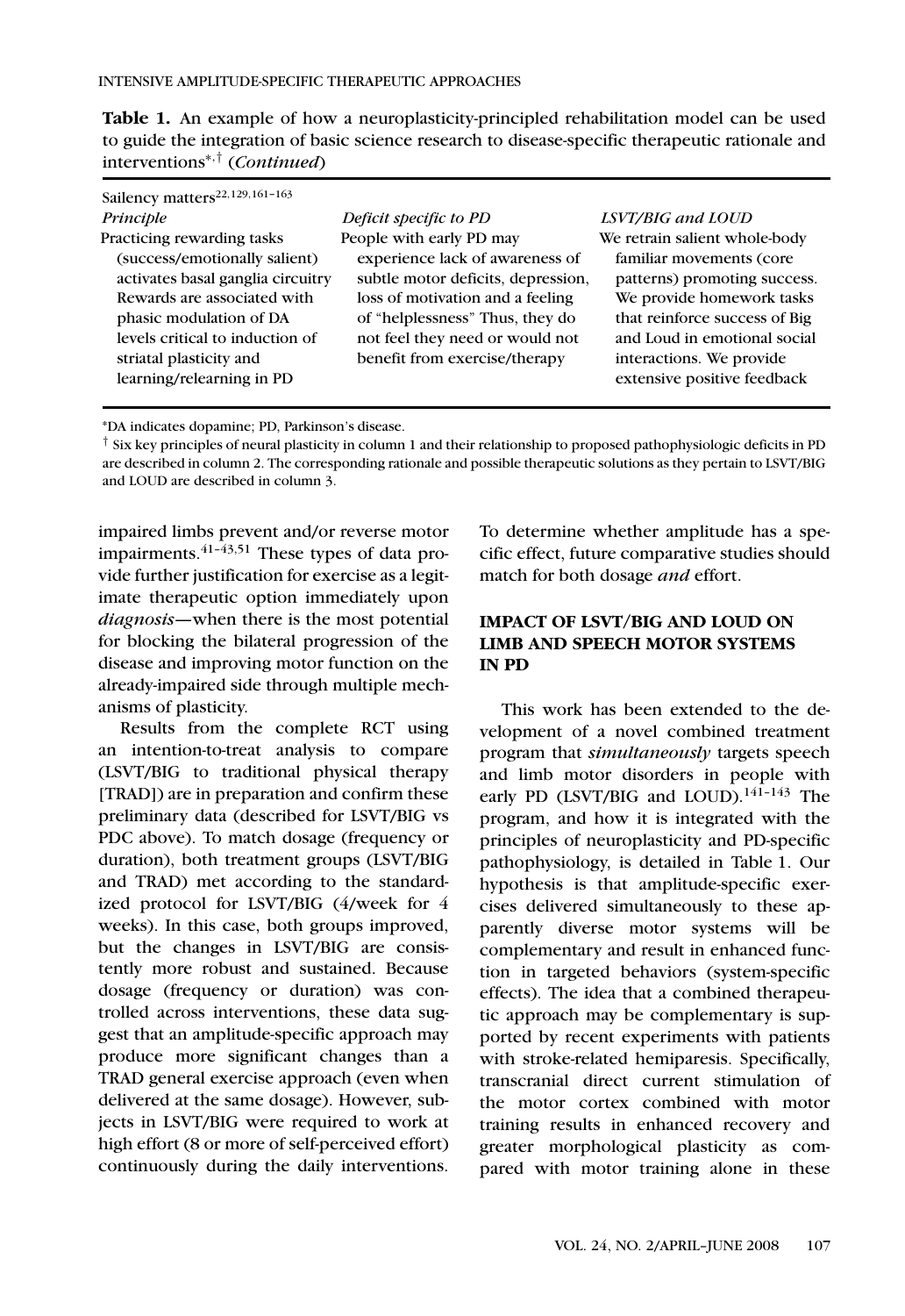patients.144,145 Similar studies have not been completed in patients with PD.<sup>146</sup> We propose that LSVT/BIG and LOUD may be analogous to a paired motor training paradigm such that increased activation required for greater amplitude for one task (louder speech) may induce an increase in excitability of common circuitry that is further enhanced by the addition of another amplitude task (bigger wholebody movements). $123,124$ 

This approach was recently applied to 11 people with early PD (9 stage I, 3 de novo; 2 stage II). Results revealed that all subjects significantly increased vocal sound pressure levels (SPL) (loudness) during sustained vowels and reading (an average of 8–10 db SPL at 30-cm distance from the microphone) and increased stride length (12 cm on the average) and velocity (14 cm/s on the average) during preferred walking.<sup>141-143</sup> The gains in vocal loudness and gait were comparable to previously published data from earlier studies that targeted speech or limb movements independently.<sup>139,147,148</sup> These system-specific changes in speech and gait function were accompanied by (1) a 28% decrease in disease severity as revealed by the motor score for the Unified Parkinson's Disease Rating Scale and (2) a 27% improvement in quality of life as revealed by the PDQ-39 summary score.<sup>141-143</sup> A 30% improvement in the Unified Parkinson's Disease Rating Scale is considered clinically significant and would be evidence for disease modification in studies investigating putative neuroprotective agents.<sup>149</sup> These preliminary data are extremely encouraging and merit additional experimental attention.

In addition to system-specific training effects, we hypothesize that LSVT/BIG and LOUD will result in enhanced function that spreads to behaviors that are *not* specifically targeted by the therapeutic regime.<sup>125</sup> If improvements are seen, this may indicate that there are distributed effects on motor function that may emerge from the common treatment focus of increased amplitude of movement. For this, we assessed performance on an untrained fine motor task (handwriting) in a subset of the subjects who received the combined LSVT/BIG and LOUD treatment as compared with an untreated PDC group. Using a pen on a digitizer pad, subjects were instructed to write consecutive cursive *"lll"*s in their everyday way inside rectangular boxes of various heights (1.0, 1.5, 2.0, 3.0, and 5.0 cm). A between-group comparison of velocity change scores revealed that after intervention, the LSVT/BIG and LOUD group significantly increased velocity for target sizes 1.5, 2.0, and 3 cm by decreasing movement duration while maintaining segment size constant  $(P = .02)$ ; unpaired  $t$  test).<sup>150</sup>

Certainly, these data are preliminary and future studies are needed to determine whether the combined treatment maximizes these cross-system effects or whether they may also be observed when individually treating speech and/or limb movement amplitude. It could be predicted, for example, that the added complexity, attention, and engagement of the simultaneous treatment task "drive" greater improvements in function when contrasted with these behaviors targeted individually. Altogether, these data indicate that an intensive combined therapeutic exercise approach that *simultaneously* targets increased amplitude for speech and whole-body movements is complementary and may result in treatment effects both within and beyond targeted systems. In this manner, the training of a global motor control parameter may potentiate plasticity across brain networks involved in amplitude regulation.<sup>113,117,121,151</sup> Focusing the enhanced activation on the impaired BG pathways may provide one solution to triggering the body's own endogenous brain repair mechanisms and thereby may interfere with disease progression.

#### **SUMMARY**

We have documented that standardized intensive speech and limb treatments focusing on amplitude are effective rehabilitative tools, the results of which can give us insight about the neural mechanisms of disordered motor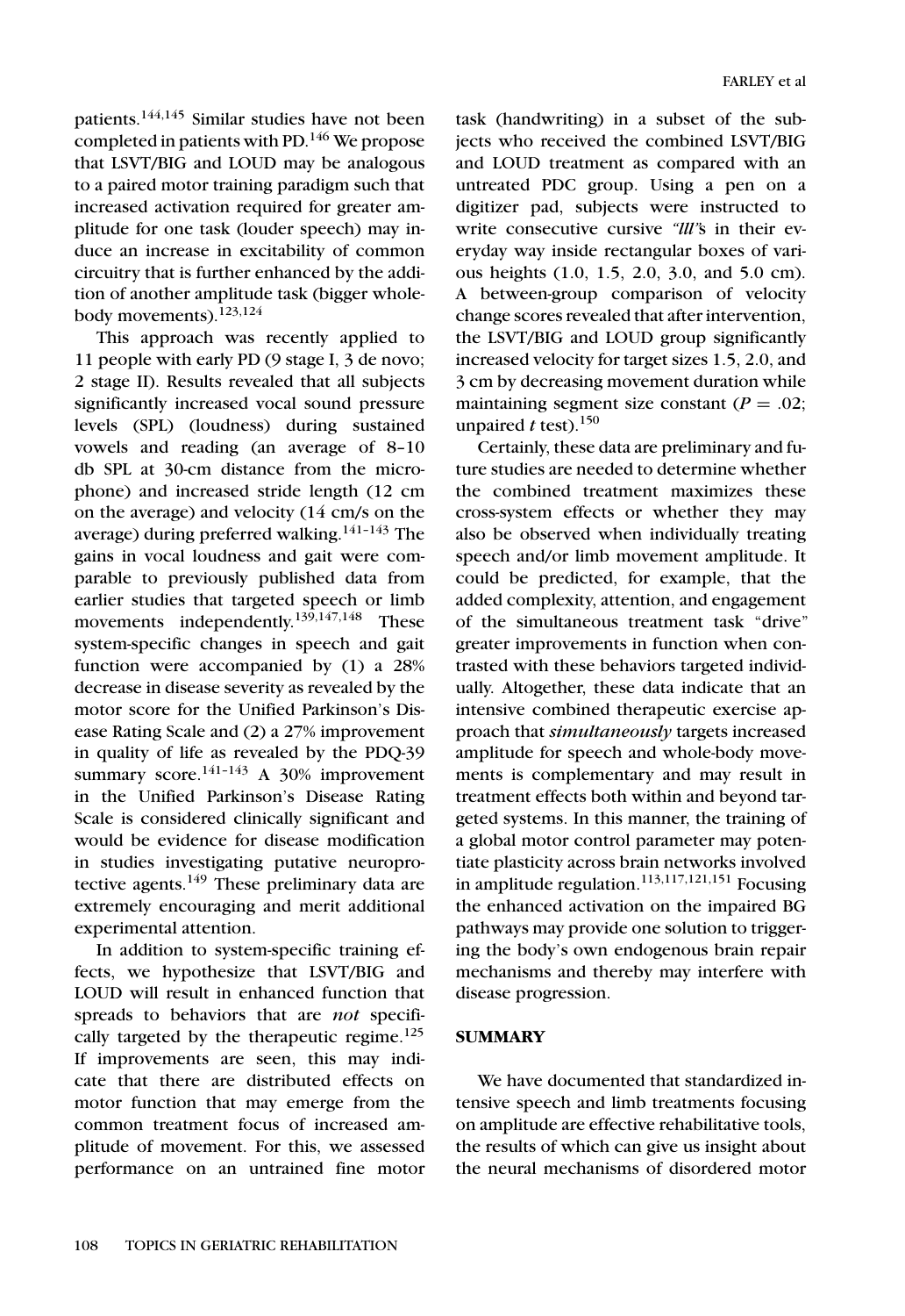control in individuals with PD. The impact of training a single global motor control parameter is powerful in its ability to have maximum functional impact while increasing clinical efficiency. Continued research will further evaluate the distributed effects of LSVT/LOUD, LSVT/BIG, and LSVT/BIG and LOUD across multiple motor systems (speech, reaching, dexterity, balance, articulation, facial expression, swallowing, respiration) to more clearly discern cross-system interactions. We will also continue to systematically investigate the impact of intensive amplitude-based therapies across disease severity and in young and older onset PD in longitudinal studies. To translate the research from animal models of PD to human PD, we propose to use brain imaging techniques to examine the effect of exercise in early PD on restoring function to compromised BG circuits. These data would provide the justification for a delayed-start randomized clinical trial to test the use of exercise as a legitimate disease-modifying therapeutic option immediately upon *diagnosis.*

#### **REFERENCES**

- 1. Kleim J, Jones T, Schallert T. Motor enrichment and the induction of plasticity before or after brain injury. *Neurochem Res.* 2006;11:1757–1769.
- 2. Smith AD, Zigmond MJ. Can the brain be protected through exercise? Lessons from an animal model of parkinsonism. *Exp Neurol*. 2003;184:31–39.
- 3. Behrman AL, Bowdern MG, Nair PM. Neuroplasticity after spinal cord injury and training: an emerging paradigm shift in rehabilitation and walking recovery. *Phys Ther*. 2006;86:1406–1425.
- 4. Fisher B, Sullivan KJ. Activity-dependent factors affecting poststroke functional outcomes. *Top Stroke Rehabil*. 2001;8(3):31–44.
- 5. Liepert J, Bauder H, Wolfgang HR, Miltner WH, Taub E, Weiller C. Treatment-induced cortical reorganization after stroke in humans. *Stroke*. 2000;31:1210– 1216.
- 6. Shepherd RB. Exercise and training to optimize functional motor performance in stroke: driving neural reorganization? *Neural Plasticity*. 2001; 8(1/2):121–129.
- 7. Vaynman S, Gomez-Pinilla F. License to run: exercise impacts functional plasticity in the intact and injured central nervous system by using neurotrophins. *Neurorehabil Neural Repair*. 2005;19: 283–229.
- 8. Wolpaw JR, Tennissen AM. Activity-dependent spinal cord plasticity in health and disease. *Annu Rev Neurosci*. 2001;24:807–843.
- 9. Marchese R, Diverio M, Zucchi F, Lentino C, Abbruzzese G. The role of sensory cues in the rehabilitation of parkinsonian patients: a comparison of two physical therapy protocols. *Mov Disord*. 2000;15(5):879–883.
- 10. Morris, ME. Movement disorders in people with Parkinson disease: a model for physical therapy. *Phys Ther*. 2000;80:578–597.
- 11. Morris ME. Locomotor training in people with Parkinson disease. *Phys Ther*. 2006;86(10):1426– 1435.
- 12. Nieuwboer A, Kwakkel G, Rochester L, et al. Cueing training in the home improves gait-related mobility in Parkinson's disease: the RESCUE-trial. *J Neurol Neurosurg Psychiatry*. 2006;22 doi: 10.1136/jnnp.2006.097923 (Epub ahead of print).
- 13. Rubinstein TC, Giladi N, Hausdorff JM. The power of cueing to circumvent dopamine deficits: a review of physical therapy treatment of gait disturbances in Parkinson's disease. *Mov Disord*. 2002;17(6):1148– 1160.
- 14. Schenkman M, Donovan J, Tsubota J, Kluss M, Stebbins P, Butler RB. Management of individuals with Parkinson's disease: rationale and case studies. *Phys Ther*. 1989;69:944–955.
- 15. Turnbull GI, Millar J. A proactive physical management model of Parkinson's disease. *Top Ger Rehabil*. 2006;22(2):162–171.
- 16. Nussbaum RL, Ellis CE. Alzheimer's disease and Parkinson's disease. *N Engl J Med*. 2003;348(14): 1356–1364.
- 17. de Rijk MC, Tzourio C, Breteler MM, et al. Prevalence of parkinsonism and Parkinson's disease in Europe: the EUROPARKINSON Collaborative Study. European Community Concerted Action on the Epidemiology of Parkinson's disease. *J Neurol Neurosurg Psychiatry*. 1997;62(1):10–15.
- 18. Lang AE, Lozano AM. Parkinson's disease. First of two parts. *N Engl J Med*. 1998;339(15):1044– 1053.
- 19. Fearnley JM, Lees AJ. Ageing and Parkinson's disease: substantia nigra regional selectivity. *Brain*. 1991;114:2283–2301.
- 20. Goetz CG, Werner P, Rascol O, Sampaio C. Evidencebased medical review update: pharmacological and Surgical treatments of Parkinson's Disease: 2001 to 2004. *Mov Disord*. 2005;20(5):523–539.
- 21. Kleiner-Fisman G, Herzog J, Fisman DN, et al. Subthalamic nucleus deep brain stimulation: summary and meta-analysis of outcomes. *Mov Disord*. 2006;21(suppl 14):S290–S304.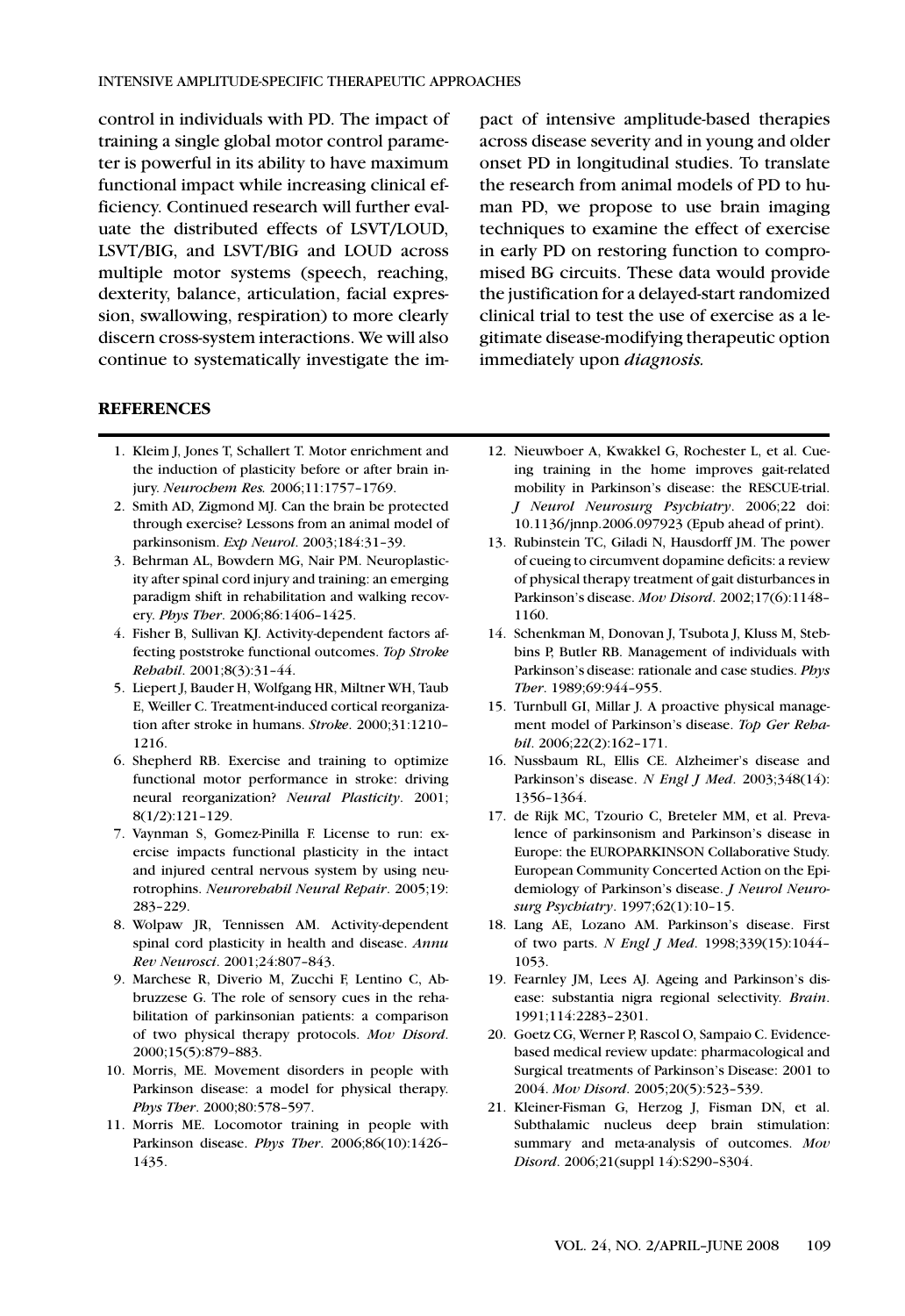- 22. Fox C, Morrison C, Ramig L, Sapir S. Current perspectives on the Lee Silverman Voice Treatment (LSVT). *Am J Speech Lang Pathol*. 2002;11:111– 123.
- 23. Schenkman M, Zhu CW, Cutson TM, Whetten-Goldstein K. Longitudinal evaluation of economic and physical impact of Parkinson's disease. *Parkinsonism Relat Disord*. 2001;2:41–50.
- 24. D'Amelio M, Ragonese P, Morgante L, et al. Longterm survival of Parkinson's disease, a populationbased study. *J Neurol*. 2006;253:33–37.
- 25. Noyes K, Lui H, Li H, Holloway R, Dick AW. Economic burden associated with Parkinson's disease on elderly Medicare beneficiaries. *Mov Disord*. 2006;3:362–372.
- 26. Whetten-Goldstein K, Sloan F, Kulad E, Cutson T, Schenkman M. The burden of Parkinson's disease on society, family, and the individual. *J Am Geriatr Soc*. 1997;45:844–849.
- 27. Lilienfeld DE, Perl DP. Projected neurodegenerative disease mortality in the United States, 1990–2040. *Neuroepidemiology*. 1993;12:219–228.
- 28. Huse DM, Schulman K, Orsini L, Castelli-Haley J, Kennedy S, Lenhart G. Burden of illness in Parkinson's disease. *Mov Disord*. 2005;20:1449– 1454.
- 29. Olanow CW, Jankovic J. Neuroprotective therapy in Parkinson's disease and motor complications: a search for a pathogenesis-targeted, diseasemodifying strategy. *Mov Disord*. 2005;20(S11): S3–S10.
- 30. Fahn S, Sulzer D. Neurodegeneration and neuroprotection in Parkinson disease. *J Am Soc Exp Neuro Therapeu*. 2004;1:139–154.
- 31. Ravina BM, Fagan SC, Hart RG, Hovinga CA, et al. Neuroprotective agents for clinical trials in Parkinson's disease: a systematic assessment. *Neurology*. 2003;60:1234–1240.
- 32. Nutt JG, Burchiel KJ, Comella CL, et al. Randomized, double-blind trial of glial cell line-derived neurotrophic factor (GDNF) in PD. *Neurology*. 2003;60:69–73.
- 33. Gill SS, Patel NK, O'Sullivan K, et al. Intraparenchymal putaminal administration of glial-derived neurotrophic factor in the treatment of advanced Parkinson' disease. *Neurol*. 2002;58(suppl 3):A241
- 34. McKay BS, Goodman B, Falk T, Sherman SJ. Retinal pigment epithelial cell transplantation could provide trophic support in Parkinson's disease: results from an in vitro model system. *Exp Neurol.* 2006;201(1):234–243.
- 35. Van Pragg H, Shubert T, Zhao C, Gage F. Exercise enhances learning and hippocampal neurogenesis in aged mice. *J Neurosci*. 2005;25(38):8680– 8685.
- 36. Kempermann G, Kuhn HG, Gage FH. Experienceinduced neurogenesis in the sensescent dentate gyrus*. J Neurosci*. 1998;18:3206–3212.
- 37. Cadet P, Zhu W, Mantione K, Rymer M, Dardik I, Reisman S, Hagberg S, Stefano GB. Cyclic exercise induces anti-inflammatory signal molecule increases in the plasma of Parkinson's patients. *Int J Mol Med*. 2003;12:485–492.
- 38. Dishman RK, Warren JM, Hong S, et al. Treadmill exercise training blunts suppression of splenic natural killer cell cytolysis after footshock. *J Appl Physiol*. 2000;88:2176–2180.
- 39. Vaynman S, Ying Z, Wu A, Gomez-Pinilla F. Coupling energy metabolism with a mechanism to support brain-derived neurotrophic factor-mediated synaptic plasticity. *J Neurosci*. 2006;139:1221–1234.
- 40. Kleim JA, Cooper NR, VandenBerg PM. Exercise induces angiogenesis but does not alter movement representations within rat motor cortex. *Brain Res*. 2002;934:1–6.
- 41. Tillerson J, Cohen A, Philhower J, Miller G, Zigmond M, Schallert T. Forced limb-use effects on the behavioral and neurochemical effects of 6 hydroxydopamine. *J Neurosci* 2001;21(12):4427– 4435.
- 42. Tillerson J, Cohen A, Caudle M, Zigmond M, Schallert T, Miller G. Forced nonuse in unilateral parkinsonian rats exacerbates injury. *J Neurosci*. 2002;22(15):6790–6799.
- 43. Tillerson JL, Caudle WM, Reveron ME, Miller GW. Exercise induces behavioral recovery and attenuates neurochemical deficits in rodent models of Parkinson's disease. *J Neurosci*. 2003;119:899–911.
- 44. Cohen AD, Tillerson JL, Smith AD, Schallert T, Zigmond MJ. Neuroprotective effects of prior limb use in 6-hydroxydopamine-treated rats: possible role of GDNF. *J Neurochem*. 2003;85:299–305.
- 45. Cotman CW, Berchtold NC. Exercise: a behavioral intervention to enhance brain health and plasticity. *Trends Neurosci*. 2002;25(6):295–301.
- 46. Faherty CJ, Shepherd KR, Herasimtschuk A, Smeyne. Environmental enrichment in adulthood eliminates neuronal death in experimental Parkinsonism. *Mol Brain Res*. 2005;134:170–179.
- 47. Vaynman S, Gomez-Pinilla F. License to run: exercise impacts functional plasticity in the intact and injured central nervous system by using neurotrophins. *Neurorehabil Neural Repair*. 2005;19:283–229.
- 48. Ying Z, Roy RR, Edgerton R, Gomez-Pinilla F. Exercise restores levels of neurotrophins and synaptic plasticity following spinal cord injury. *Exp Neurol*. 2005;193(2):411–419.
- 49. Kirkwood TB. Molecular gerontology. *J Inherit Metab Dis*. 2002;25:189–196.
- 50. Rogers RI, Meyer JS, Mortel KF. After reaching retirement age physical activity sustains cerebral perfusion and cognition. *J Am Geriatr Soc*. 1990;38:123– 128.
- 51. Fisher B, Petzinger G, Nixon K, et al. Exerciseinduced behavioral recovery and neuroplasticity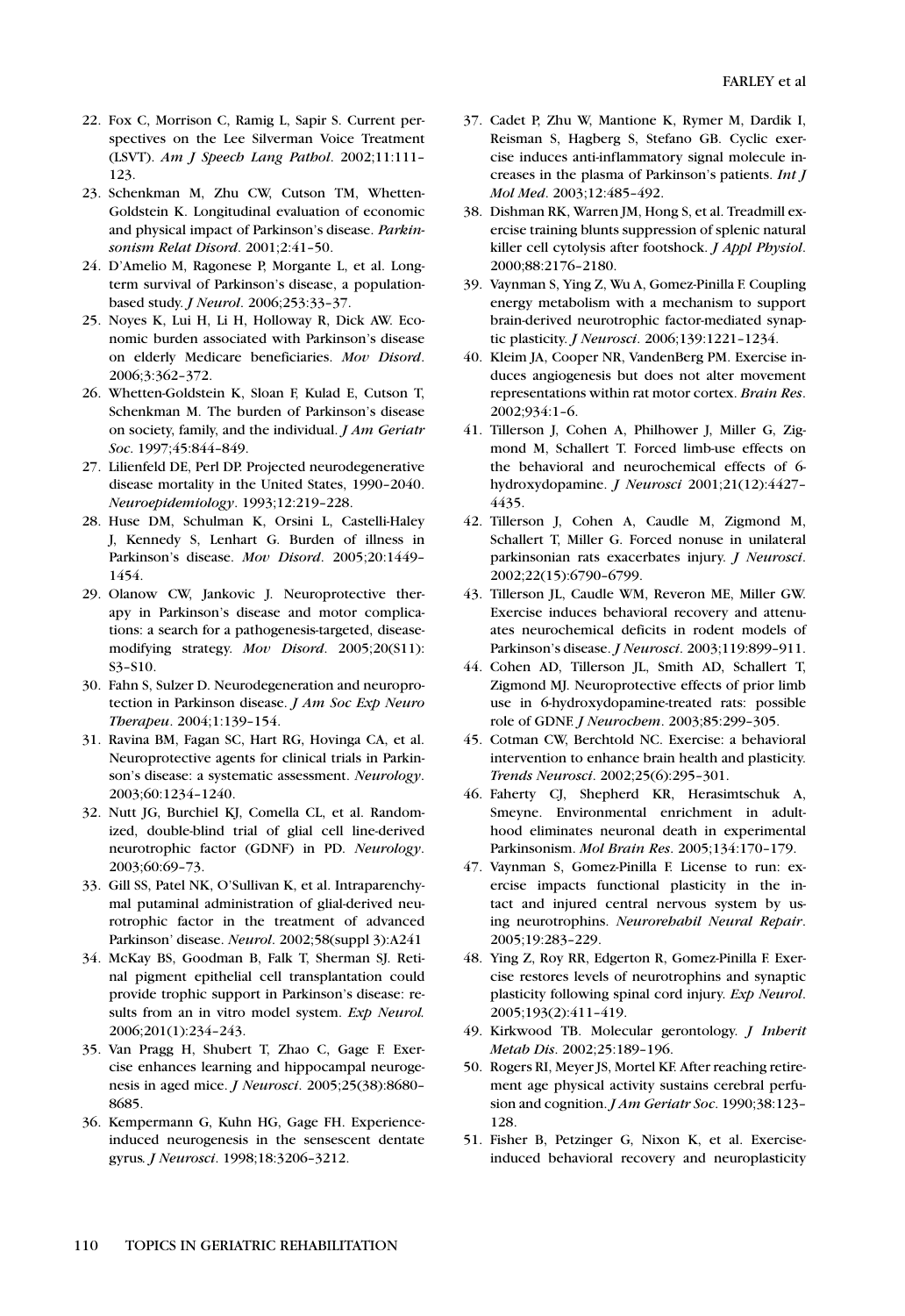in the 1-methyl-4-phenyl-1,2,3,6-tetrahydropyridinelesioned mouse basal ganglia. *J Neurosci Res*. 2004;77:378–390.

- 52. Steiner B, Winter C, Hosman K, et al. Enriched environment induces cellular plasticity in the adult substantia nigra and improves motor behavior function in the 6-OHDA rat model of Parkinson's disease. *Exp Neurol*. 2006;199:291–300.
- 53. Chauhan NB, Siegel GJ, Lee LM. Depletion of glial cell line-derived neurotrophic factor in substantia nigra neurons of Parkinson's disease brain. *J Chem Neuroanat*. 2001;21:277–288.
- 54. Chen H, Ahang SM, Schwarzschild MA, Hernan MA, Ascherio A. Physical activity and the risk of Parkinson disease. *Neurology*. 2005;64:664–669.
- 55. Sasco AJ, Paffenbarger RS, Gendre I, Wind AL. The role of physical exercise in the occurrence of Parkinson's disease. *Arch Neurol*. 1992;49(4):360–365.
- 56. Neeper SA, Gomez-Pinilla F, Choi J, Cotman C. Exercise and brain neurotrophins. *Nature*. 1995; 373:109.
- 57. Schinder AF, Poo M. The neurotrophin hypothesis for synaptic plasticity. *Trends Neurosci*. 2000;23: 639–645.
- 58. Dishman RK, Berthoud HR, Booth FW, et al. Neurobiology of exercise. *Obesity*. 2006;14(3):345–356.
- 59. Bezard E, Gross C. Compensatory mechanisms in experimental and human Parkinsonism: towards a dynamic approach. *Progr Neurobiol*. 1998;55:93– 116.
- 60. Poulton NP, Muir, GD. Treadmill training ameliorates dopamine loss but not behavioral deficits in hemi-Parkinsonian rats. *Exp Neurol*. 2005;193:181–197.
- 61. Bridgewater KJ, Sharpe MH. Trunk muscle training and early Parkinson's disease. *Physiother Theory Pract*. 1997;13:139–153.
- 62. Ellis T, de Goede CJ, Feldman RG, Wolters EC, Kwakkel G, Wagenaar RC. Efficacy of a physical therapy program in patients with Parkinson's disease: a randomized controlled trial. *Arch Phys Med Rehabil.* 2005;86:626–632.
- 63. Palmer SS, Mortimer JA, Webster DD, Bistevins R, Dickinson GL. Exercise therapy for Parkinson's disease. *Arch Phys Med Rehabil.* 1986;67:741–745.
- 64. de Paula FR, Teixeira-Salmela LF, de Morais Faria CD, de Brito PR, Cardoso F. Impact of an exercise program on physical, emotional, and social aspects of quality of life of individuals with Parkinson's disease. *Mov Disord*. 2006;21(8):1073–1077.
- 65. Pedersen SW, Oberg B, Insulander A, Vretman M. Group training in Parkinsonism: quantitative measurements of treatment. *Scand J Rehab Med.* 1990;22:207–211.
- 66. Schmidtz-Hubtz T, Pyfer D, Kielwein K, Fimmers R, Klockgether T, Wullner U. Qigong exercise for the symptoms of Parkinson's disease: a randomized, controlled pilot study. *Mov Disord.* 2006;21(4):543–548.
- 67. Banks MA, Caird FI. Physiotherapy benefits patients with Parkinson's disease. *Clin Rehabil.* 1989;3:11– 16.
- 68. Caglar AT, Gurses HN, Mutluay FK, Kiziltan G. Effects of home exercises on motor performance in patients with Parkinson's disease. *Clin Rehabil.* 2005;19:870–877.
- 69. Hurwitz A. The benefit of a home exercise regimen for ambulatory Parkinson's disease patients. *J Neurosci Nurs.* 1989;21:180–184.
- 70. Lun V, Pullan N, Lavelle N, Adams C, Suchowersky O. Comparison of the effects of a self-supervised home exercise program with a physiotherapistsupervised exercise program on the motor symptoms of Parkinson's disease. *Mov Disord.* 2005; 20(8):971–975.
- 71. Hirsch MA, Toole T, Maitland CG, Rider RA. The effects of balance training and high-intensity resistance training on persons with idiopathic Parkinson's disease. *Arch Phys Med Rehabil.* 2003;84: 1109–1117.
- 72. Comella CL, Stebbins GT, Brown-Toms N, Goetz CG. Physical therapy and Parkinson's disease: a controlled clinical trial. *Neurology.* 1994;44:376–378.
- 73. Formisano R, Pratesi L, Modarelli FT, Bonifati V, Meco G. Rehabilitation and Parkinson's disease. *Scand J Rehab Med.* 1992;24:157–160.
- 74. Patti F, Reggio A, Micoletti F, Sellaroli T, Deinite G, Nicoletti F. Effects of rehabilitation therapy on Parkinsonians' disability and functional independence. *J Neuro Rehab.* 1996:10:223–231.
- 75. Schenkman M, Cutson T, Kuchibhatla M, et al. Exercise to improve spinal flexibility and function for people with Parkinson's disease: a randomized, controlled trial. *J Am Geriatri Soc.* 1998;46:1207–1217.
- 76. Bagley S, Kelly B, Tunnicliffe N, Turnbull GI, Walker JM. The effect of visual cues on the gait of independently mobile Parkinson's disease patients. *Physiotherapy.* 1991;77:415–420.
- 77. Behrman AL, Teitelbaum P, Cauraugh JH. Verbal instructional sets to normalize the temporal and spatial gait variables in Parkinson's disease. *J Neurol Neurosurg Psychiatry.* 1998;65:580–582.
- 78. Dam M, Tonin P, Casson S, Bracco F, Piron L, Pizzolato G, Battistin L. Effects of conventional and sensory-enhanced physiotherapy on disability of Parkinson's disease patients. *Adv Neurol.* 1996;69:551–555.
- 79. del Olmo MF, Arias P, Furio MC, Pozo MA, Cudeiro J. Evaluation of the effect of training using auditory stimulation of rhythmic movement in Parkinsonian patients- A combined motor and [F]-FDG PET study. *Parkinsonism Relat Disord.* 2006;12:155– 164.
- 80. Lehman DA, Toole T, Lofald D, Hirsch MA. Training with verbal instructional cues results in near-term improvement of gait in people with Parkinson disease. *J Neurol Phys Ther.* 2005;29(1):2–8.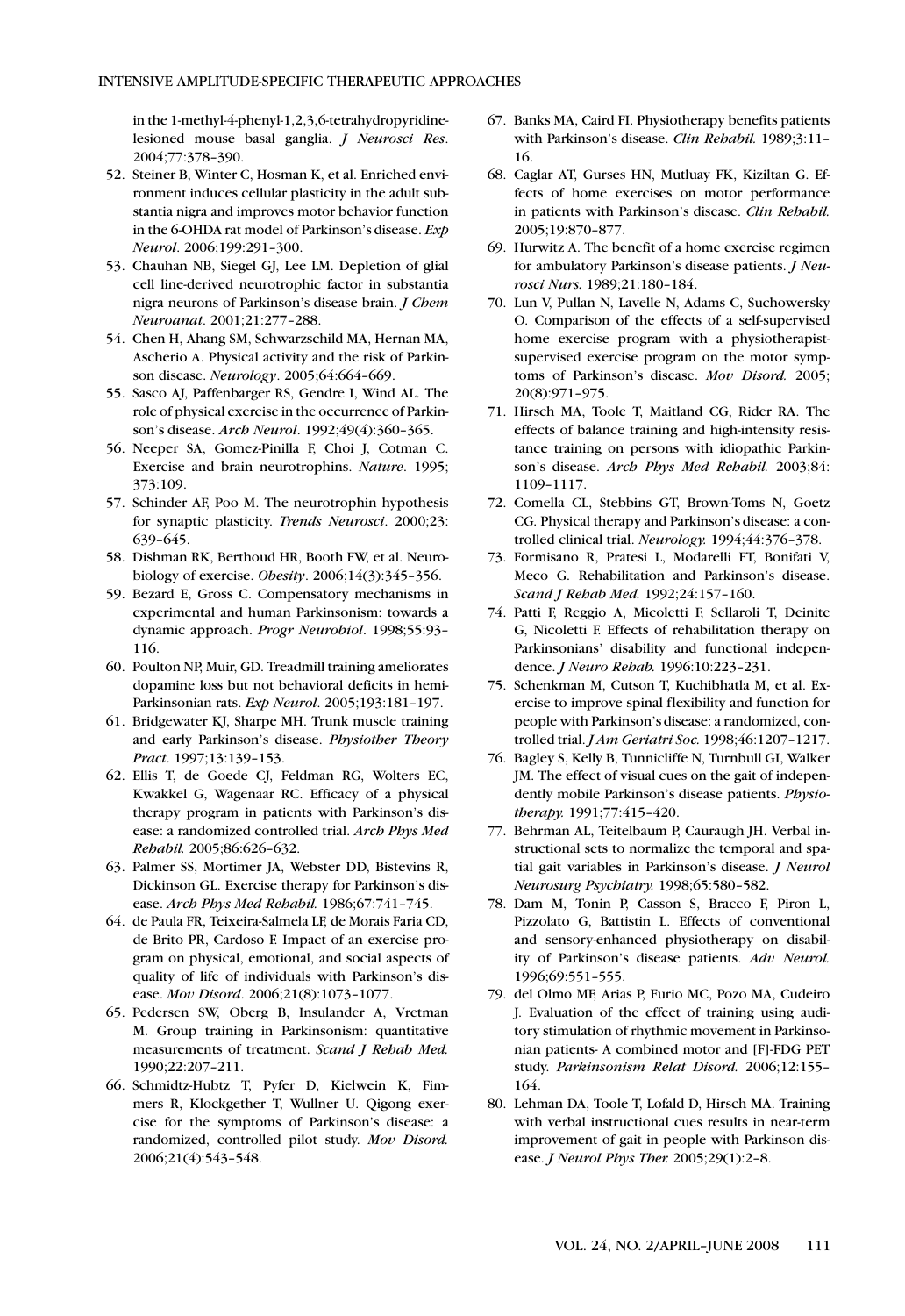- 81. McIntosh GC, Brown SH, Rice RR, Thaut MH. Rhythmic auditory-motor facilitation of gait patterns in patients with Parkinson's disease. *J Neurol Neurosurg Psychiatry.* 1997;62:22–26.
- 82. Morris ME, Iansek R, Matyas TA, Summers JJ. Stride length regulation in Parkinson's disease: normalization strategies and underlying mechanisms. *Brain.* 1996;119:551–568.
- 83. Morris ME, Iansek R. Gait disorders in Parkinson's disease: a framework for physical therapy practice. *Neurol Rep.* 1997;21(4):125–131.
- 84. Pacchetti C, Mancini F, Aglieri R, Fundaro C, Martignoni E, Nappi G. Active music therapy in Parkinson's disease: an integrative method for motor and emotional rehabilitation. *Psychosom Med.* 2000;62:386–393.
- 85. Sideway B, Anderson J, Danielson G, Martin L, Smith G. Effects of long-term gait training using cues in an individual with Parkinson disease. *Phys Ther.* 2006;86(2):186–194.
- 86. Suteerawattananon M, Morris GS, Etnyre BR, Jankovic J, Protas EJ. Effects of visual and auditory cues on gait in individuals with Parkinson's disease. *J Neurol Sci.* 2004;219:63–69.
- 87. Thaut MJ, McIntosh GC, Rice RR, Miller RA, Rathbun J, Brault JM. Rhythmic auditory stimulation in gait training for Parkinson's disease patients. *Mov Disord.* 1996;11(2):193–200.
- 88. Macht M, Ellgring H. Behavioral analysis of the freezing phenomenon in Parkinson's disease: a case study. *J Behav Ther Exp Psychiatry.* 1999;30:241– 247.
- 89. Mohr B, Muller V, Mattes R, et al. Behavioral treatment of Parkinson's disease leads to improvement of motor skills and to tremor reduction. *Behav Ther.* 1996;27:235–255.
- 90. Muller V, Mohr B, Rosin R, Pulvermuller F, Muller F, Birbaumer N. Short-term effects of behavioral treatment on movement initiation and postural control in Parkinson's disease: a controlled clinical study. *Mov Disord.* 1997;12:306–314.
- 91. Stallibrass C, Sissons P, Chalmers C. Randomized controlled trial of the Alexander technique for idiopathic Parkinson's disease. *Clin Rehabil.* 2002;16:695–708.
- 92. Yekutiel MP. A clinical trial of the re-education of movement in patients with Parkinson's disease. *Clin Rehabil.* 1991;5:207–214.
- 93. Nieuwboer A, Rochester L, Jones J. Cueing gait and gait-related mobility in patients with Parkinson's disease: developing a therapeutic method based on the ICF. *Topics Geriatr Rehab.* 2008;24(2): 151–165.
- 94. Dibble LE, Hale TF, Marcus RL, Droge J, Gerber JP, LaStayo PC. High-intensity resistance training amplifies muscle hypertrophy and functional gains in persons with Parkinson's disease. *Mov Disord.* 2006;21(9):1444–1452.
- 95. Jobges M, Heuschkel G, Pretzel C, Illhardt C, Renner C, Hummelsheim. Repetitive training of compensatory steps: a therapeutic approach for postural instability in Parkinson's disease. *J Neurol Neurosurg Psychiatry.* 2004;75:1682–1687.
- 96. Fisher BE, Allan WD, Salem GJ, et al. The effect of exercise training in improving motor performance and corticomotor excitability in people with early Parkinson's disease. *Arch Phys Med Rehabil.* In press.
- 97. Pohl M, Rockstroh G, Ruckriem S, Mrass G, Mehrholz J. Immediate effects of speed-dependent treadmill training on gait parameters in early Parkinson's disease. *Arch Phys Med Rehabil.* 2003;84:1760–1766.
- 98. Miyai I, Fujimoto Y, Yamamoto H, et al. Long-term effect of body weight-supported treadmill training in Parkinson's disease: a randomized controlled trial. *Arch Phys Med Rehabil.* 2002;83:1370–1373.
- 99. Deane KHO, Ellis-Hill C, Jones D, et al. Systematic review of paramedical therapies for Parkinson's disease. *Mov Disord.* 2002;17(5):984–991.
- 100. Deane KHO, Jones D, Playford ED, BenShlomo Y, Clarke CE. Physiotherapy versus placebo or no intervention in Parkinson's disease (Cochrane Review). In: *The Cochrane Library*, Issue 2. Oxford: Update Software, 2002.
- 101. Gage H, Storey L. Rehabilitation for Parkinson's disease: a systematic review of available evidence. *Clin Rehabil.* 2004;18:463–482.
- 102. Deane KHO, Jones D, Ellis-Hill C, Clarke CE, Playford ED, BenShlomo Y. Physiotherapy for Parkinson's disease: a comparison of techniques (Cochrane Review). In: *The Cochrane Library*, Issue 2. Oxford: Update Software; 2002.
- 103. American College of Sports Medicine: Position stand: the recommended quantity and quality of exercise for developing and maintaining cardiorespiratory and muscular fitness, and flexibility in health adults. *Med Sci Sports Exercise.* 1998;30(6):975– 991.
- 104. Black JE, Isaacs KR, Anderrson BJ, Alcantara AA, Greenough WT. Learning causes synaptogenesis, whereas motor activity causes angiogenesis, in cerebellar cortex of adult rats. *Proc Natl Acad Sci USA.* 1990;87:5568–5572.
- 105. Kleim JA, Hogg TM, VandenBerg PM, Cooper NR, Bruneau R, Remple M. Cortical synaptogenesis and motor map reorganization occur during late, but not early, phase of motor skill learning. *J Neurosci.* 2004;24:628–633.
- 106. Remple MS, Bruneau RM, VandenBerg PM, Goertzen C, Kleim JA. Sensitivity of cortical movement representations to motor experience: evidence that skill learning but not strength training induces cortical reorganization. *Behav Brain Res.* 2001;123:133–141.
- 107. Jones TA, Hawrylak N, Klintsova AY, Greenough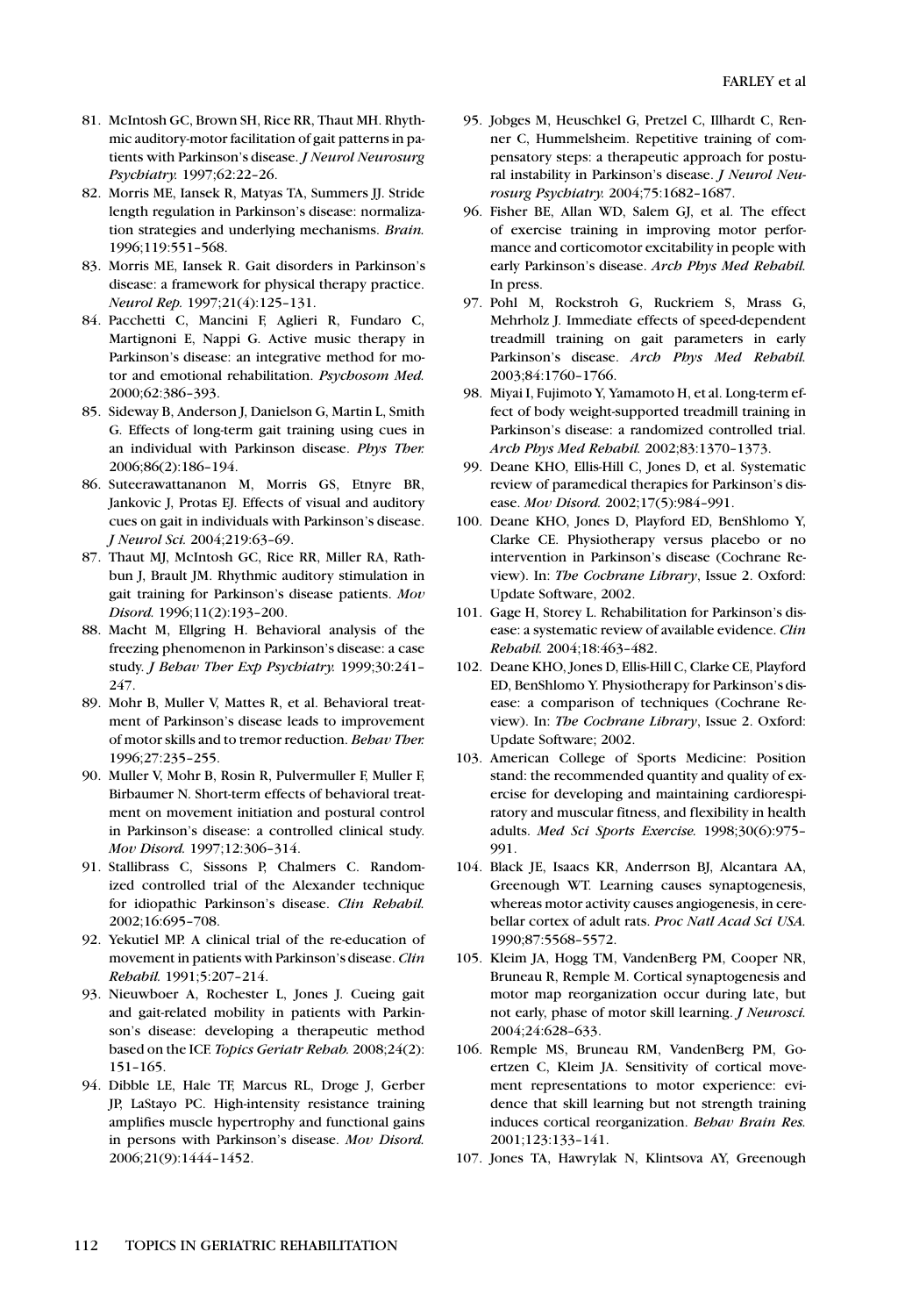WT. Brain damage, behavior, rehabilitation, recovery, and brain plasticity. *Ment Retard Dev Disabil Res Rev.* 1998;4:231–237.

- 108. Jones TA, Bury SD, Adkins-Muir DL, Luke LM, Allred RP, Sakata JT. Importance of behavioral manipulations and measures in rat models of brain damage and brain repair. *Ilar J*. 2003;44:144–152.
- 109. Johansson BB. Brain plasticity and stroke rehabilitation. The Willis Lecture. *Stroke.* 2000;31:373–377.
- 110. Lisman J, Spruston N. Postsynaptic depolarization requirements for LTP and LTD: a critique of spike timing-dependent plasticity. *Nat Neurosci.* 2005;8:839–841.
- 111. Peinemann A, Reimer B, Loer C, Quartarone A, Munchau A, Conrad B, Siebner HR. Long-lasting increase in corticospinal excitability after 1800 pulses of subthreshold 5 Hz repetitive TMS to the primary motor cortex. *Clin Neurophysiol.* 2004;115:1519– 1526.
- 112. Taub E. Harnessing brain plasticity through behavioral techniques to produce new treatments in neurorehabilitation. *Am Psychol.* 2004;8:692–704.
- 113. Turner RS, Grafton ST, McIntosh AR, DeLong MR, Hoffman JM. The functional anatomy of parkinsonian Bradykinesia. *NeuroImage.* 2003a;19:163– 179.
- 114. Berardelli A, Rothwell JC, Thompson PD, Hallett M. Pathophysiology of Bradykinesia in Parkinson's disease. *Brain.* 2001;124:2131–2146.
- 115. Farley BG, Sherman S, Koshland GF. Shoulder muscle activity during multijoint movement in Parkinson's disease across a range of speeds. *Exp Brain Res.* 2003;154:160–175.
- 116. Pfann KD, Buchman AS, Comella CL, Corcos DM. Control of movement distance in Parkinson's disease. *Mov Disord.* 2001;16(6):1048–1065.
- 117. Desmurget M, Grafton ST, Vindras P, Grea H, Turner RS. The basal ganglia network mediates the planning of movement amplitude. *Eur J Neurosci.* 2004;19:2871–2880.
- 118. Morris M, Iansek R, Matyas T, Summers J. The pathogenesis of gait hypokinesia in Parkinson's disease. *Brain.* 1994;117:1169–1181.
- 119. Morris M, Iansek R, Matyas T, Summers J. Abnormalities in the stride length-cadence relation in Parkinsonian gait. *Mov Disord.* 1998;13:61–69.
- 120. Turner RS, Anderson ME. Pallidal discharge related to the kinematics of reaching movements in two dimensions. *J Neurophysiol.* 1997;77:1051– 1074.
- 121. Turner RS, Grafton, ST, Votaw JR, DeLong MR, Hoffman JM. Motor subcircuits mediating the control of movement velocity: a PET study. *J Neurophysiol.* 1998;80:2162–2176.
- 122. Nudo RJ, Milliken GW, Jenkins WM, Merzenich MM. Use-dependent alterations of movement representations in primary motor cortex of adult squirrel monkeys. *J Neurosci.* 1996;16:785–807.
- 123. Dancause N, Barbay S, Frost SB, et al. Extensive cortical rewiring after brain injury. *J Neurosci.* 2005;24(44):10167–10179.
- 124. Nudo, RJ. Recovery after damage to motor cortical areas. *Curr Opin Neurobiol.* 1999;9(6): 740– 747.
- 125. McFarland DH, Tremblay P. Clinical implications of cross-system interactions. *Semin Speech Lang.* 2006;27(4):300–309.
- 126. Ramig L, Sapir S, Countryman S, et al. Intensive voice treatment (LSVT) for individuals with Parkinson disease: a two-year follow-up. *J Neurol Neurosurg Psychiatry.* 2001;71:493–498.
- 127. El-Sharkawi A, Ramig L, Logemann J, et al. Swallowing and voice effects of Lee Silverman Voice Treatment: a pilot study. *J Neurol Neurosurg Psychiatry.* 2002;72(1):31–36.
- 128. Spielman J, Borod J, Ramig L. Effects of Intensive Voice Treatment (LSVT) on Facial Expressiveness in Parkinson's disease: preliminary data. *Cog Behav Neurol.* 2003;16(3):177–188.
- 129. Liotti M, Vogel D, Ramig L, et al. Hypophonia in Parkinson's disease: neural correlates of voice treatment revealed by PET. *Neurology.* 2003;60:432– 440.
- 130. Narayana S, Vogel D, Brown S, et al. Mechanism of action of voice therapy in Parkinson's hypophonia—A PET study. A poster presented at the 11th Annual Meeting of the Organization for Human Brain Mapping; 2005; Toronto, Ontario, Canada.
- 131. Berardelli A, Dick JP, Rothwell JC, Day BL, Marsden CD. Scaling of the size of the first agonist EMG burst during rapid wrist movements in people with Parkinson's disease. *J Neurol Neurosurg Psychiatry.* 1986;49(11):1273–1279.
- 132. Demirci M, Grill S, McShane L, Hallett M. Impairment of kinesthesia in Parkinson's disease. *Neurology.* 1995;45:A218.
- 133. Demirci M, Grill S, McShane L, Hallett M. A mismatch between kinesthetic and visual perception in Parkinson's disease. *Ann Neurol.* 1997;41:781–788.
- 134. Stelmach GE. Basal ganglia impairment and force control. In: J Requin, GE Stelmach, eds. *Tutorial in Motor Neuroscience.* Netherlands: Kluwer Academic Publishers; 1991:137–148.
- 135. Jobst E, Melnick M, Byl N, Dowling G, Aminoff M. Sensory perception in Parkinson's disease. *Arch Neurol.* 1997;54:450–454.
- 136. Klockgether T, Borutta M, Rapp H, Spieder S, Dichgans J. A defect of kinesthesia in Parkinson's disease. *Brain.* 1997;120:460–465.
- 137. Schneider J, Diamond S, Markham C. Deficits in orofacial sensorimotor function in Parkinson's disease. *Annals Neurol.* 1986;19:275–282.
- 138. Rickards C, Cody F. Proprioceptive control of wrist movements in Parkinson's disease. *Brain.* 1997;120:977–990.